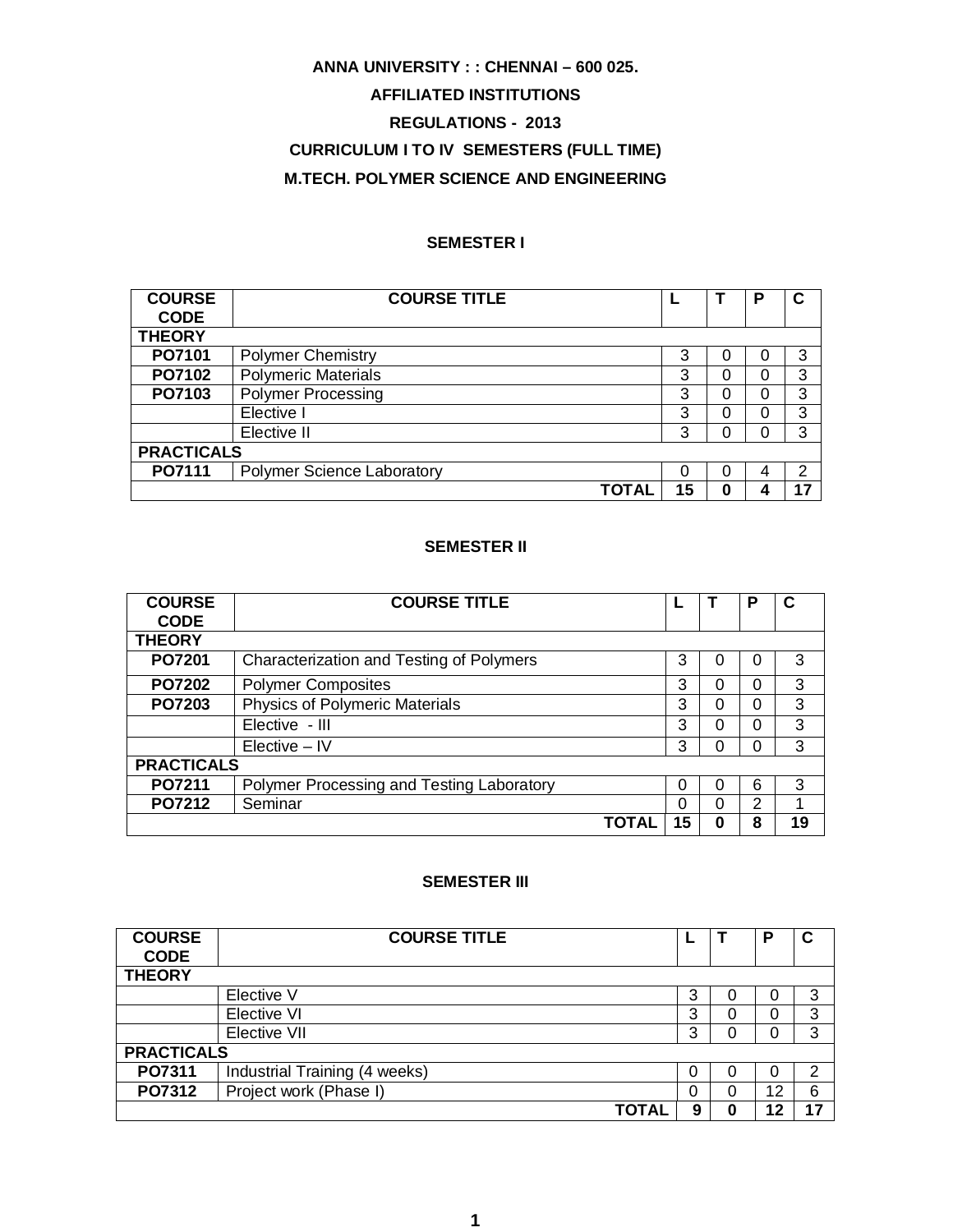#### **SEMESTER IV**

| <b>COURSE</b><br><b>CODE</b> | <b>COURSE TITLE</b>     | - |    | r<br>ີ |
|------------------------------|-------------------------|---|----|--------|
| <b>PRACTICALS</b>            |                         |   |    |        |
| PO7411                       | Project Work (Phase II) |   | 24 | 10     |
|                              | <b>TOTAL</b>            |   | 24 | 12     |

#### **TOTAL NUMBER OF CREDITS : 65**

#### **LIST OF ELECTIVES**

#### **M. TECH. POLYMER SCIENCE AND ENGINEERING**

| <b>COURSE</b><br><b>CODE</b> | <b>COURSE TITLE</b>             |   | D |   |
|------------------------------|---------------------------------|---|---|---|
| <b>PO7001</b>                | Adhesive Science and Technology | 2 |   | ⌒ |
| <b>PO7002</b>                | <b>Rubber Technology</b>        | 3 |   | 3 |
| PO7003                       | <b>Tyre Technology</b>          | າ |   | ົ |

### **ELECTIVE - I**

#### **ELECTIVE - II**

| <b>COURSE</b><br><b>CODE</b> | <b>COURSE TITLE</b>                   |   | D | C |
|------------------------------|---------------------------------------|---|---|---|
| <b>PO7004</b>                | <b>Synthetic Resins</b>               | 3 |   | 3 |
| <b>PO7005</b>                | Surface Coasting and Paint Technology | 3 |   | 3 |
| <b>PO7006</b>                | <b>Synthetic Fibers</b>               | 3 |   | 3 |

#### **ELECTIVE - III**

| <b>COURSE</b><br><b>CODE</b> | <b>COURSE TITLE</b>             |   | D | C |
|------------------------------|---------------------------------|---|---|---|
| <b>PO7007</b>                | <b>Conducting Polymers</b>      | 3 |   | 3 |
| <b>PO7008</b>                | <b>Engineering Plastics</b>     | 3 |   | 3 |
| PO7009                       | <b>Plastic Waste Management</b> | 3 |   | 3 |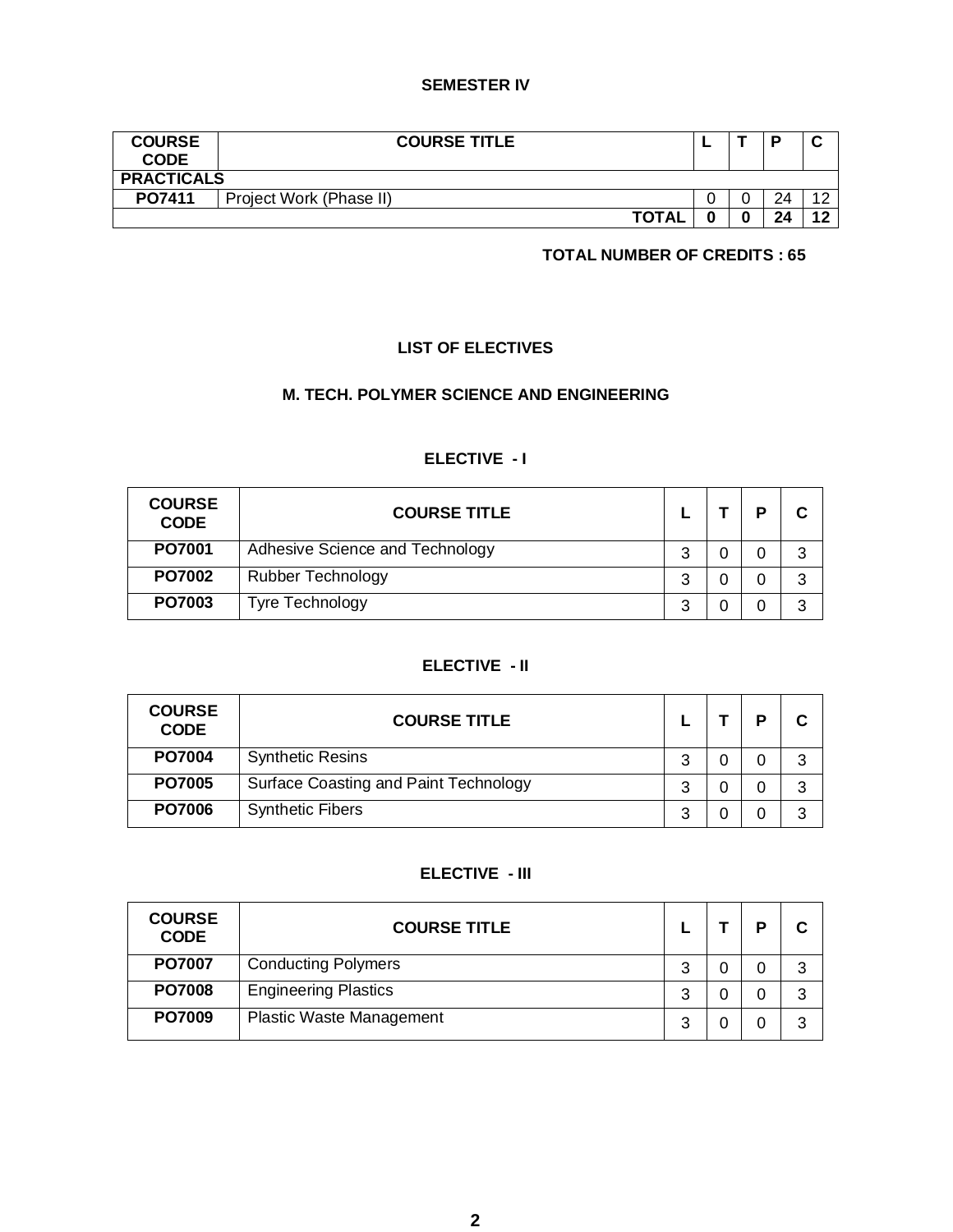### **ELECTIVE - IV**

| <b>COURSE</b><br><b>CODE</b> | <b>COURSE TITLE</b>                     |   | D |   |
|------------------------------|-----------------------------------------|---|---|---|
| <b>PO7010</b>                | <b>Polymer Nanocomposites</b>           | 2 |   | ? |
| PO7011                       | Biopolymers and Biodegradable Polymers  | 2 |   | ? |
| PO7012                       | Specialty and High Performance Polymers | າ |   |   |

## **ELECTIVE - V**

| <b>COURSE</b><br><b>CODE</b> | <b>COURSE TITLE</b>       |        |  |   |
|------------------------------|---------------------------|--------|--|---|
| PO7013                       | Die and Mould Technology  | ◠<br>J |  | າ |
| PO7014                       | Polymer Blends and Alloys | ◠<br>J |  | ⌒ |

### **ELECTIVE - VI**

| <b>COURSE</b><br><b>CODE</b> | <b>COURSE TITLE</b>                                |   |   | D |   |
|------------------------------|----------------------------------------------------|---|---|---|---|
| PO7015                       | <b>Computer Aided Design</b>                       | 3 | 0 | 0 | 3 |
| PO7016                       | <b>Reaction Engineering</b>                        | 3 | ი | 0 | 3 |
| PO7017                       | Process Instrumentation                            | 3 | 0 | 0 | 3 |
| PO7018                       | <b>Heat Transfer and Momentum Transfer Process</b> | 3 |   |   | 3 |

#### **ELECTIVE - VII**

| <b>COURSE</b><br><b>CODE</b> | <b>COURSE TITLE</b>             |   | D | ◠ |
|------------------------------|---------------------------------|---|---|---|
| PO7019                       | Industrial Management           | ◠ |   | c |
| <b>PO7020</b>                | <b>Total Quality Management</b> | ⌒ |   | ⌒ |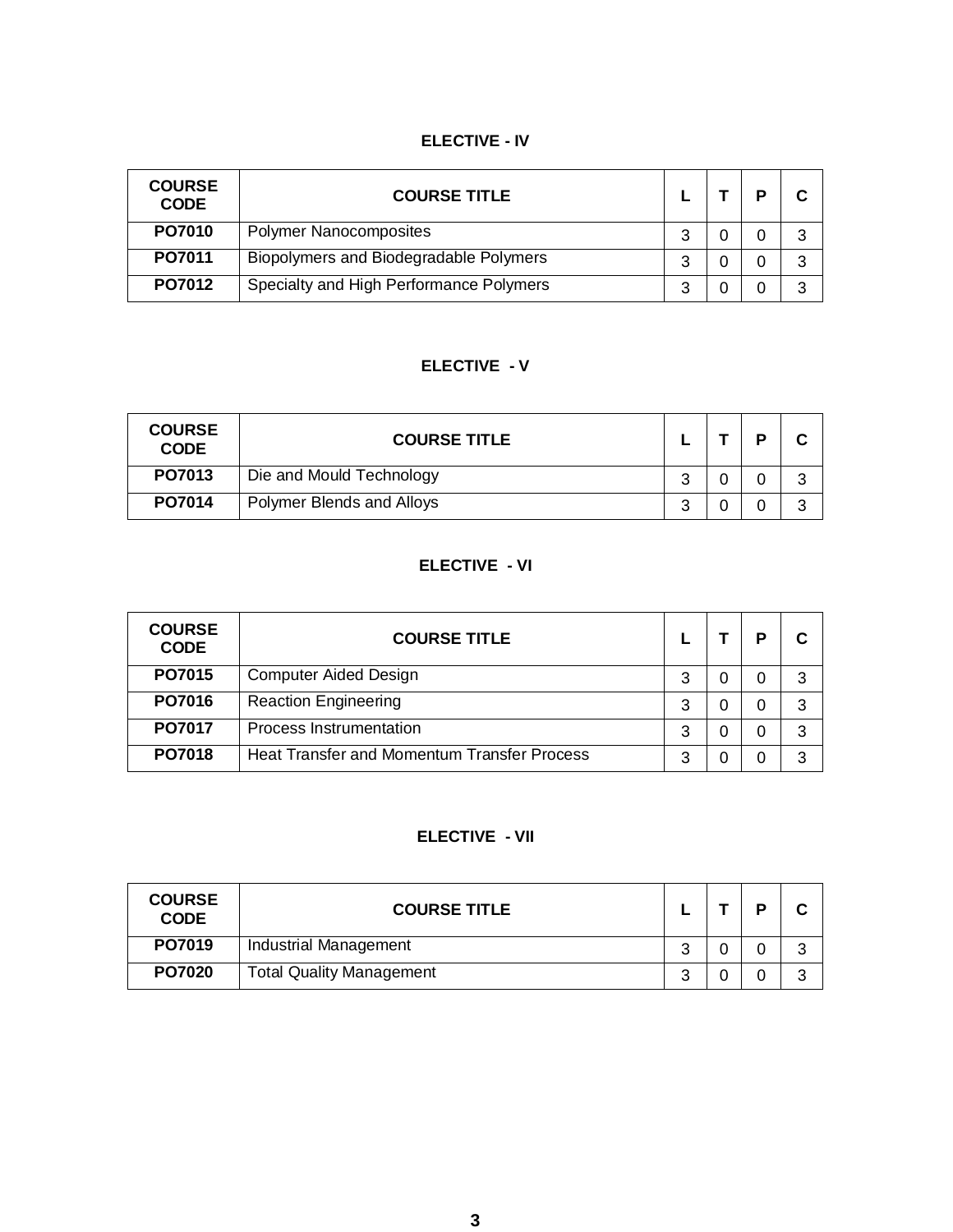- To make the student to acquire knowledge in fundamentals of polymers and bioinorganic polymers
- To understand the knowledge in chain polymerization, Step growth polymerizations and copolymerization
- To provide exposure to the students about Molecular weight, solubility and fractionation of polymers .

#### **OUTCOME**

- Will be aware of preparation and properties of polymers at length.
- Will be able to methodically discuss moulding techniques
- Will develop capacity to characterize polymers and draw a parallel to their properties

### **UNIT I FUNDAMENTALS OF POLYMERS 9**

Basics – polymer classifications based on- occurrence, types, process, structure and end uses. Polymer microstructure-chemical and geometrical structure - ladder, star and telechelic polymers – interpenetrating networks –tacticity –Polymers- crystalline-amorphous nature- crystallization.- crystallizability-effect on properties - thermal transitions–TGA,DSC ,HDT,MFI

#### **UNIT II BIO AND INORGANIC POLYMERS 9**

Naturally occurring polymers – starch, proteins, cellulose – Derivatives of cellulose polymers – rayon, cellophane, cellulose acetate, butyrate and nitrate – ethyl cellulose – carboxymethyl cellulose- preparation, properties- application organometallic polymers - co-ordination polymers - polyamides- Inorganic polymers - phosphorous and nitrogen containing polymers – silicones - hybrid polymers.

#### **UNIT III CHAIN POLYMERIZATION 9**

Kinetics and mechanism of free radical, cationic, anionic and coordination polymerization – Ziegler Natta catalysts-monometallic mechanism- stereo regular polymerization - chain transfer reaction and constant – living polymers – Alfin catalysts – iniferters.

### **UNIT IV STEP GROWTH POLYMERIZATIONS AND COPOLYMERIZATION 9**

Polycondensation polymerization – copolymerization- kinetics – copolymer equation – composition of copolymers by NMR – monomer reactivity ratios and their significance – polymerization reactions- metathetical, electrochemical, GTP and ring opening.

#### **UNIT V MOLECULAR WEIGHT, SOLUBILITY AND FRACTIONATION OF POLYMERS 9**

Number, weight and viscosity average molecular weights – polydispersity - molecular weight distribution – determination of molecular weight by GPC and viscometry – polymer dissolution - thermodynamics of polymer dissolution - solubility parameter – fractionation of polymers - reactions of polymer molecules with specific groups OH,CHO,C=O,.COOH and – NH<sub>2</sub> and polymer- cross linking, cyclisation –polymer degradation-thermal, mechanical, photo and radiation.

#### **TOTAL : 45 PERIODS**

- 1. F.W. Billmayer, Text Book of Polymer Science, 3rd edition, John Wiley and sons, New York, 2002.
- 2. R.J. Young, Introduction to Polymers, Chapman and Hall Ltd., London, 1999.
- 3. Gorge Odeon Principles of Polymerization, 4th edition, McGraw Hill Book Company, New York.2004
- 4. M.S.Bhatnagar, " A Text Book of Polymers ( chemistry and Technology of polymers), Vol I, II & III, 1<sup>st</sup>Edn., S.Chand and Company, New Delhi, 2007
- 5. PremamoyGhosh," Polymer Science and Technology,  $2^{nd}$ edition, McGraw-Hill Publishing Company Limited, New Delhi,2003.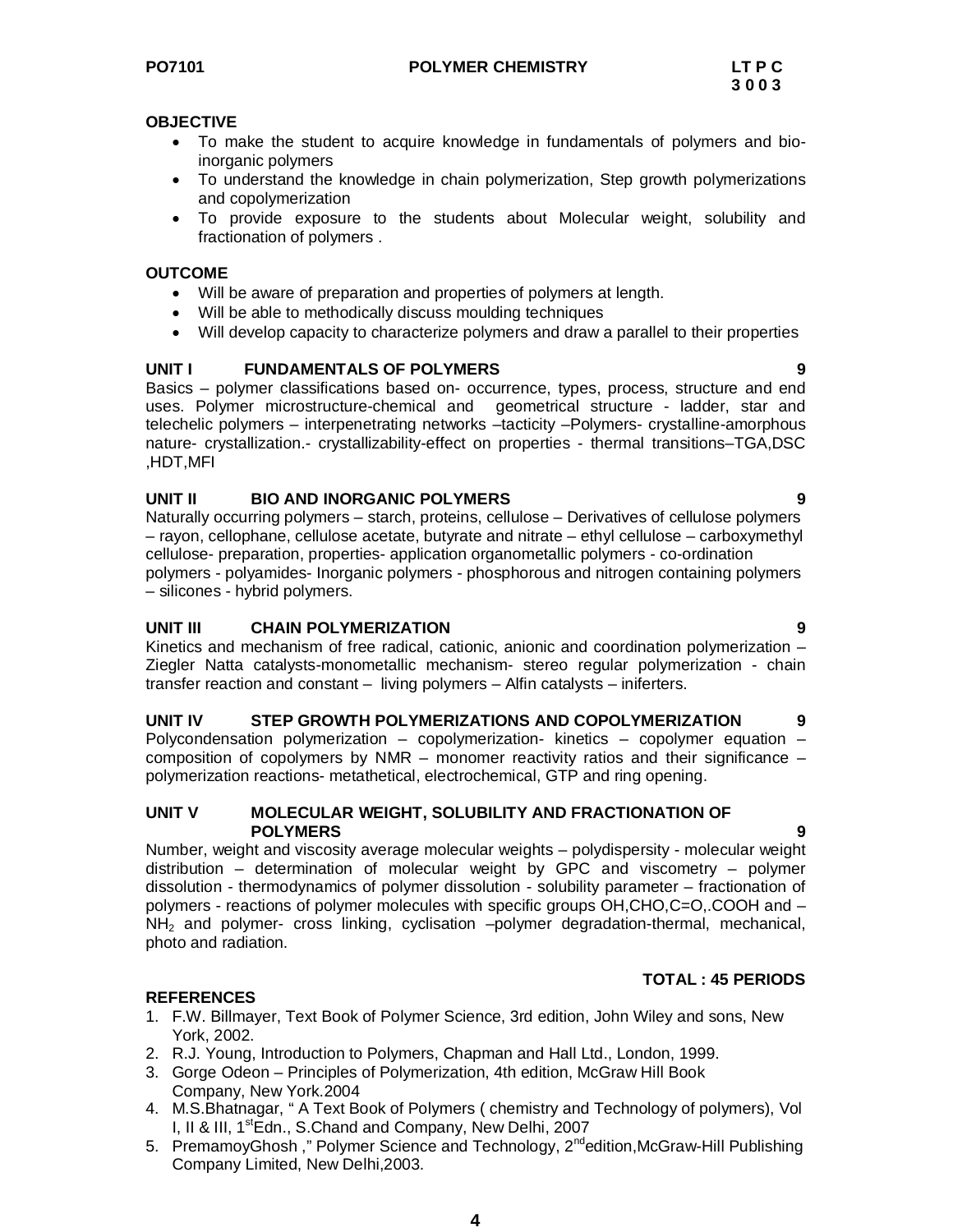

- The objective of this course is introduction to polymer structure, chain structure and mechanical properties.
- To impart knowledge on thermal properties and electrical properties.
- Students should be conversant with rheological properties.

#### **OUTCOME**

- Will be aware of preparation and properties of polymers at length.
- Will be able to discuss the properties of polymers.
- Will develop capacity to characterize polymers and draw a parallel to their properties.

#### **UNIT I INTRODUCTION 9**

Polymer structure – chain structure – micro structure – crystal structure- crystallinity – determination of crystallinity, size and orientation of crystallites using x-rays-conformation and configuration.

#### **UNIT II MECHANICAL PROPERTIES 9**

Deformation of plastic materials- classification of plastic materials based on their stress – strain relationship – effect of temperature on deformation-time dependence and viscoelasticity in solid plastics – Boltzmann's superposition principle- dynamic mechanical properties – yielding of plastics–mechanical failure in plastics.

#### **UNIT III THERMAL PROPERTIES 9**

Enthalpy –melting and crystallization – importance of Tg - factors affecting Tg – determination of Tg – thermal conductivity – thermal expansion and contraction - factors affecting thermal expansion.

#### **UNIT IV ELECTRICAL PROPERTIES 9**

Electrical properties at low stress and high stress- breakdown mechanisms – electrically conductive plastics – electrical applications of plastics.

#### **UNIT V RHEOLOGICAL PROPERTIES 9**

Melt flow properties - fundamental concepts of rheology – geometry of flow – rheological and viscous behavior in simple shear - viscous properties of plastic melts in simple shear – measurement of shear properties – viscometry – types of capillary viscometer – factors affecting shear flow and elongational flow – MFI, melt elasticity.

#### **TOTAL : 45 PERIODS**

- 1. Birley, Haworth, Batchelor, Physics of Plastics Processing Properties and Materials Engineering, Hamer Publication, 1992.
- 2. N.C. McCrum et.al, Principles of Polymer Engineering, 2<sup>nd</sup>edition Oxford University Press, London, 1997.
- 3. J.J. Aklonis and J. McKnight, Introduction to Polymer Viscoelasticity, John Wiley and sons, New York, 1983.
- 4. Bever, Encyclopedia of Materials Science and Engg., Volume 7, Pergamon press, London, 1986.
- 5. L. H. Sperling, "Introduction to physical polymer science,  $4<sup>th</sup>$ edn, Wiley, 2005.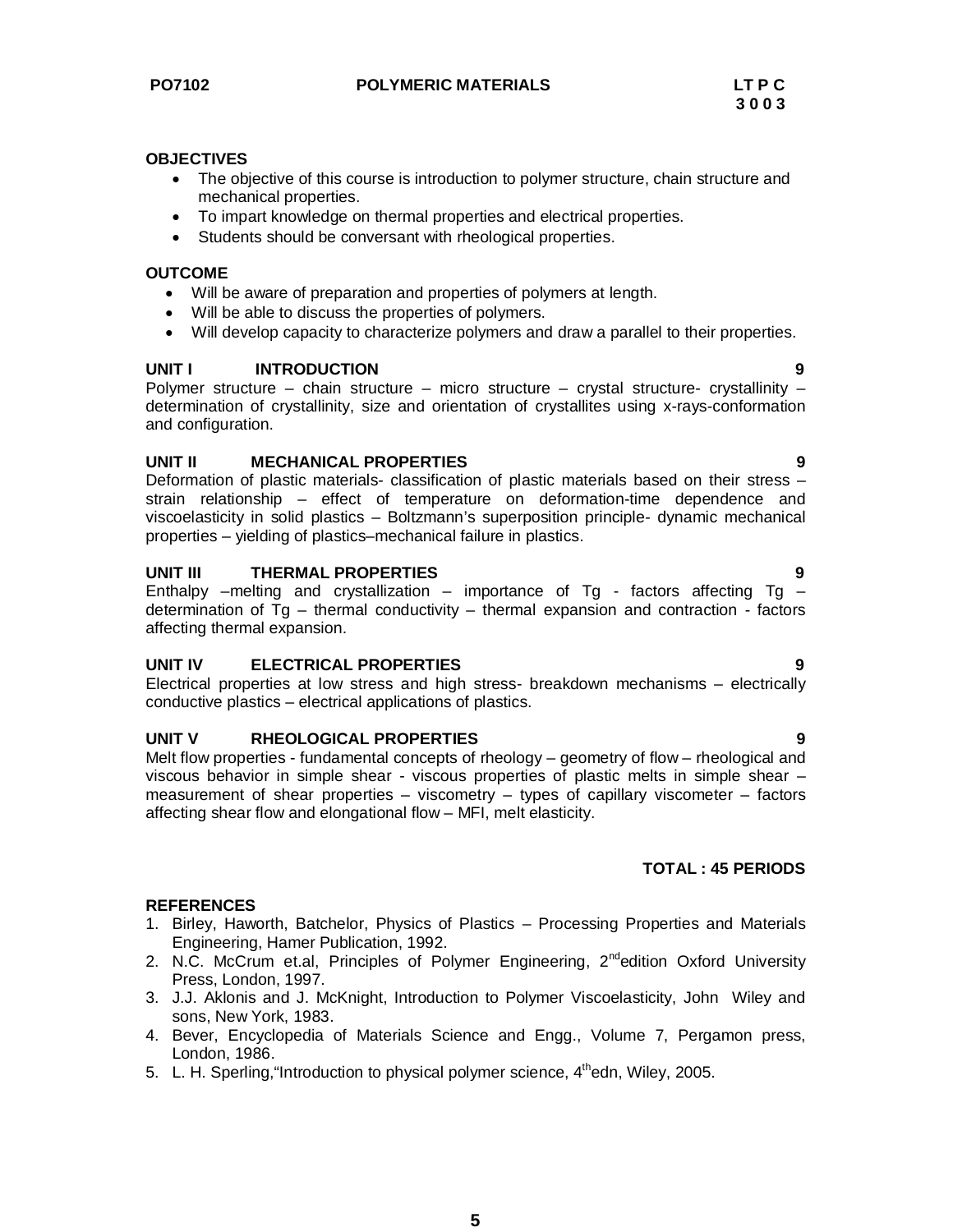#### **PO7103 POLYMER PROCESSING LT P C**

#### **OBJECTIVES**

- To impart knowledge on mixing devices, extrusion moulding.
- To know the importance of Injection moulding and special moulding Techniques.
- To understand the basic concepts in die design

#### **OUTCOME**

- Will be aware of different mixing devices, extrusion moulding.
- Will be able to methodically discuss moulding techniques.
- Will understand the basic concepts in die design

#### **UNIT I MIXING DEVICES 9**

Additives and Mixing process, different types of mixing devices - twin drum tumblers, ribbon blenders, Z-blade Mixer, High speed mixer, Ball mill, two roll mill, Banbury Mixer, internal mixing and screw mixing – twin screw compounding machines – high temperature and pressure mixing devices – antistatic agents.

#### **UNIT II EXTRUSION MOULDING 10**

Analysis of flow in Extruder – Drag flow, Pressure flow, Leak flow – Extruder/Die Characteristics – Basic flow patterns in extrusion die – die exit instabilities – die swell – processing methods based on extruder (Granule production, profile production, film blowing, blow moulding, extrusion stretch blow moulding) – Extrusion coating process (Sheet Coating and Wire Covering).

#### **UNIT III INJECTION MOULDING 8**

Injection moulding machines and its components - Moulds, Multi cavity Moulds, Mould clamping devices, Mould Clamping Force, Disc Moulding, Injection Blow Moulding, Reaction Injection Moulding.

#### **UNIT IV SPECIAL MOULDING TECHNIQUES 9**

Analysis of Calendaring, methods of sheet forming – Thermoforming – vacuum forming, Pressure Forming and matched mould forming – Rotation Moulding, Analysis of Compression Moulding, Transfer Moulding – Plastic finishing techniques, Powder coating, Metallizing.

#### **UNIT V BASIC CONCEPTS IN DIE DESIGN 9**

Types of moulds – ejector system – ejection techniques – mould cooling – CAD / CAM applications

#### **TOTAL : 45 PERIODS**

- 1. D.H. Morton-Jones, Polymer Processing, Chapman and Hall, London,1989.
- 2. Crawford R.J. Plastics Engineering, Butterworth Heinemann, 3<sup>rd</sup> Edition, 2005.
- 3. Richard G.Griskey, Polymer Process Engineering, Chapman and Hall, 1995.
- 4. Friedhelm Hansen, Plastics Extrusion Technology, 2<sup>nd</sup> Edition, Hanser Publishers, 1997.
- 5. Peter Powell, A. Jan IngenHouz, Engineering with Polymers, Stanley Thomas Publishers Ltd., 2nd Edn. 1998.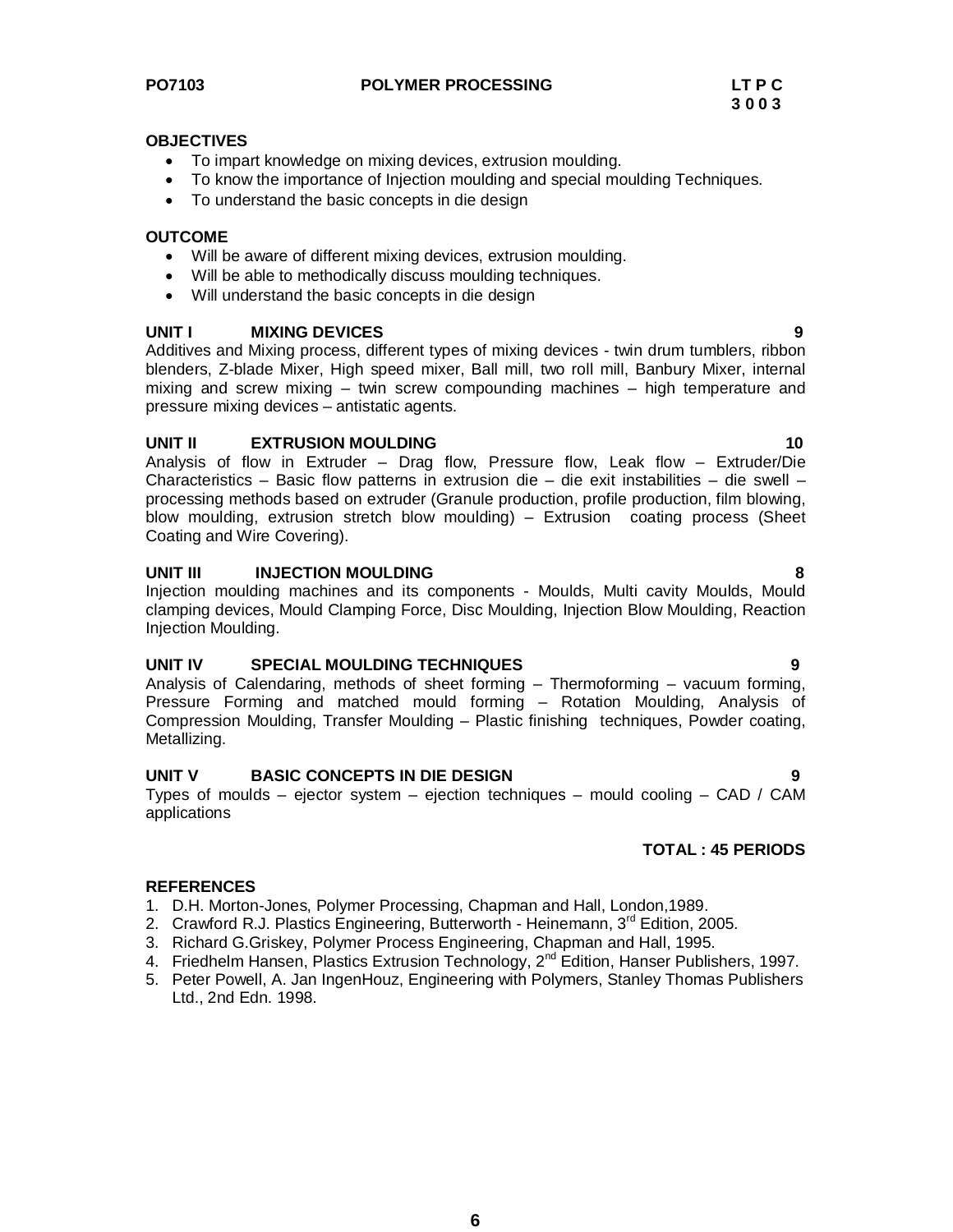- To make the student conversant with polymer synthesis, kinetics of polymerization
- To enable students develop their determination of reactivity ratio and molecular weight.
- To know the importance of fractionation of polymers

#### **OUTCOME**

- Will be aware of synthesis and kinetics of polymers.
- Will be able to methodically discuss fractionation of polymers.
- Will develop capacity to characterize polymers and draw a parallel to their properties.

**UNIT I 9** Polymer synthesis – bulk, solution, emulsion, suspension and slurry polymerization - low and high temperature condensation polymerization, interfacial polycondensation, thermal and redox initiated polymerizations

#### **UNIT II 9**

Kinetics of polymerization – dilatometry, gravimetry.

**UNIT III 9** Determination of reactivity ratio of MMA – styrene copolymer – characterization by TGA, TMA, NMR and IR. Crystallinity of polymers – X-ray diffraction study.

#### **UNIT IV 9**

Determination Molecular weight Molecular weight determination – viscometry, end group analysis, GPC, light scattering, osmometry

#### **UNIT V 9**

Fractionation of polymers – Fractional precipitation method – polydispersity.

#### **TOTAL : 60 PERIODS**

#### **TEXT BOOKS**

- 1. Edward A. Colloind, J.Bares and F.W. Billmeyer Jr., Experiments in Polymer Science, Wiley Interscience, New York 1973.
- 2. Wayne R.Sorenson and T.W.Campbell, Preparative Methods of Polymer Chemistry 3rd edition, Wiley – Interscience, New York, 2001
- 3. E.M.McCaffery, Laboratory Preparation for Macromolecular Chemistry, McGraw Hill, Kogakush 1970.

## **PO7201 CHARACTERIZATION AND TESTING OF POLYMERS L T P C**

## **3 0 0 3**

#### **OBJECTIVES**

- To pass on knowledge on characterization tests, thermal and electrical properties.
- To learn mechanical properties and flammability, optical properties and analytical tests.
- To provide exposure to understand the testing of foam plastics and testing organizations.

#### **OUTCOME**

- Will be aware of characterization tests, thermal and electrical properties..
- Will be able to appreciate optical properties and analytical tests..
- Will get an idea about testing of foam plastics and testing organizations.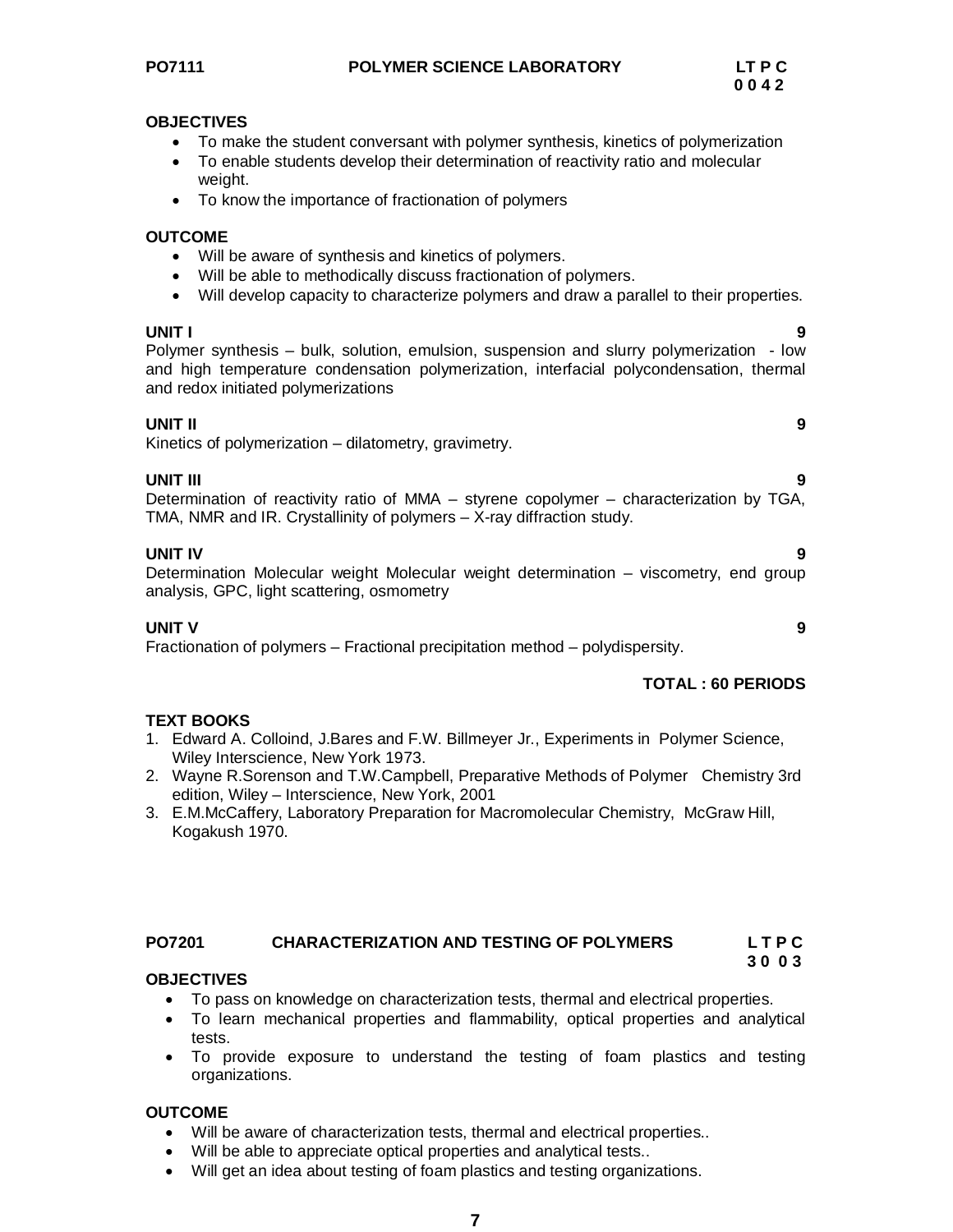## **UNIT I CHARACTERIZATION TESTS 11**

TGA, DTA, DSC, TMA, XRD, SEM, AFM, TEM, IR, NMR, GC, GPC melt index and viscosity.

## **UNIT II THERMAL AND ELECTRICAL PROPERTIES 9**

Heat deflection temperature, Vicat softening temperature, thermal conductivity thermal expansion, brittleness temperature – dielectric strength dielectric constant, dissipation factor, resistance.

## **UNIT III MECHANICAL PROPERTIES AND FLAMMABILITY 9**

Tensile tests, compressive properties, impact properties, deformation, brittleness abrasion resistance hardness tests – incandescence resistance, ignition properties, oxygen index, surface burning characteristics.

## **UNIT IV OPTICAL PROPERTIES AND ANALYTICAL TESTS 9**

Refractive index, luminous transmittance, haze, density, water absorption, moisture analysis, sieve analysis, crush and burst strength.

## UNIT V TESTING OF FOAM PLASTICS AND TESTING ORGANIZATIONS 7

Foam properties, rigid and flexible foam - testing methods - ASTM, ANSI, NBS, NEMA, NFPA, UL, SPI and SPE.

## **TOTAL : 45 PERIODS**

## **REFERENCES**

- 1. S. K. Nayak, S. N. Yadav, S. Mohanty, Fundamentals of Plastic Testing, Springer, 2010.
- 2. B. Sivasankar, Engineering Chemistry, Tata McGraw-Hill Publishing Company Ltd., New Delhi, 2008.
- 3. Vishu Shah, Hand book of Plastics Testing and Failure Analysis,  $3<sup>rd</sup>$  Edition, John-Willey &Sons, New York, 2007.
- 4. B. Mathur, I. S. Bharadwaj, Testing and Evaluation of Plastics, Allied Publishers Pvt. Ltd., New Delhi, 2003
- 5. Ya. Malkin, A.A. AskaDsky, V.V. Koverica Experimental methods of polymers, Mir Publishers, Mascow, 1998.
- 6. Iver, Mead and Riley, Hand book of Plastic test methods, Illith Publishers, New York, 1982.

## **PO7202 POLYMER COMPOSITES L T P C**

**3 0 0 3** 

## **OBJECTIVES**

• The objectives of this paper is to introduce in detail the basics of polymer composites

## **OUTCOME**

 On completion of the paper the student should be able to demonstrate knowledge and understanding in the matrix, reinforcement and additives used in polymer composites. The student will also understand the properties of laminates, processing and applications of composites.

## **UNIT I INTRODUCTION AND MATRIX MATERIALS 8**

Introduction - Characteristics - Advantages - Classification - Particulate, Fibrous and Laminated Composites - Hybrid Composites - Matrix Resins **-** Unsaturated Polyester - Vinyl Ester - Epoxy- Phenol Formaldehyde - Urea Formaldehyde - Melamine Formaldehyde Resin - Production - Properties and Applications

**8**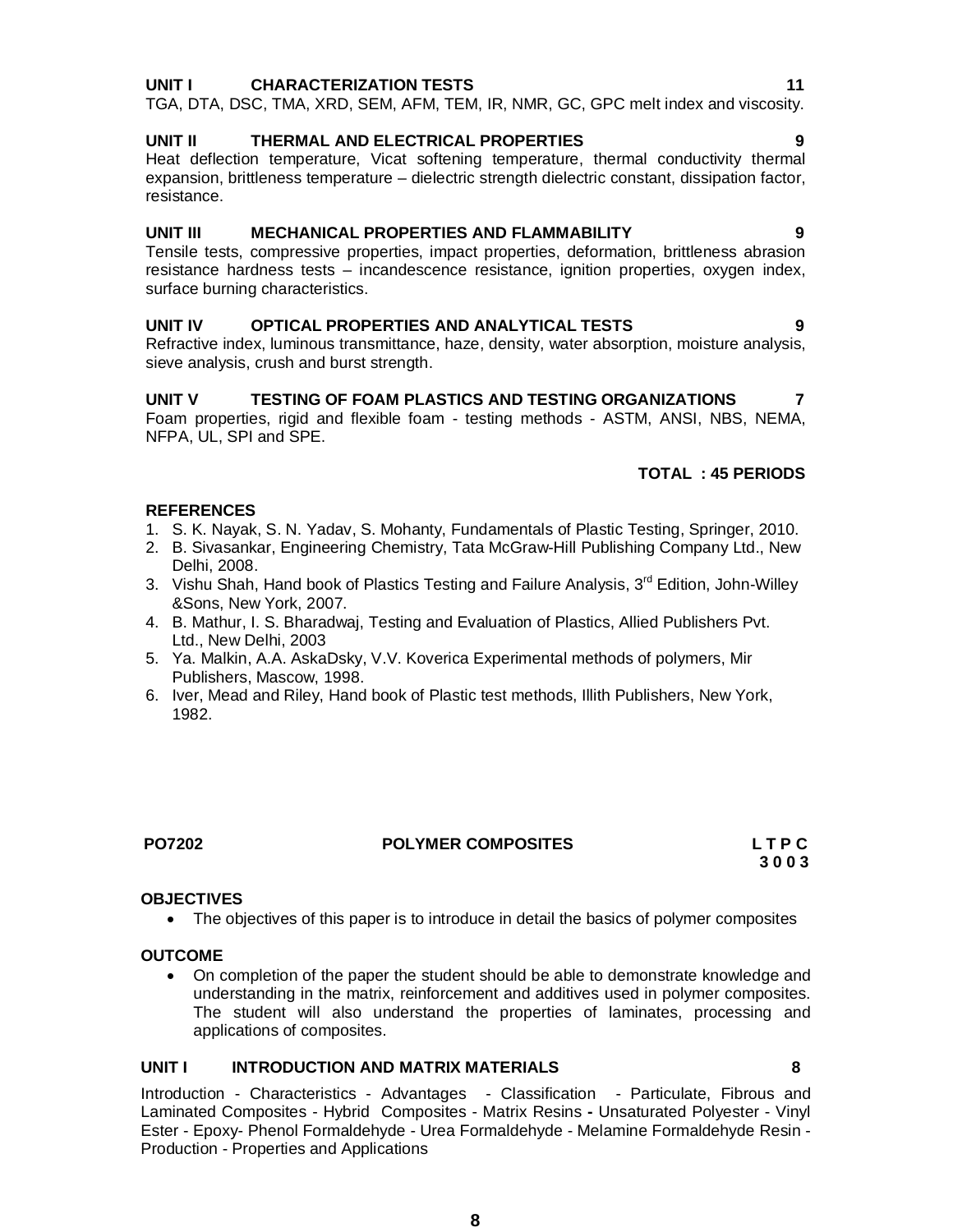### **UNIT II REINFORCEMENT MATERIALS 9**

Fibre Reinforcements - Glass – Types - E, S, C And D Glasses - Rovings - Yarns - CSM - Surface Mats - Performs - Woven and Non Woven Fabrics - Production - Properties and Applications - Carbon - Precursors - Pan and Pitch Based - Types - Production - Properties and Applications – Aramid Fibre - Boron Fibres - Natural Fibres – Cellulose - Jute, Sisal and Coir - Knitted and Braided Materials

#### **UNIT III ADDITIVES AND PROCESSING OF COMPOSITES 8**

Additives for Composites - Catalysts - Room Temperature and Elevated Temperature - Accelerators - Coupling Agents - Fillers - Flame Retardants - Toughening Agents - UV Stabilizers - DMC, SMC and Prepregs - Hand and Spray Layup - RTM - Bag - Autoclave - Centrifugal and Compression Molding Processes - Filament Winding - Pultrusion Sandwich **Construction** 

#### **UNIT IV LAMINATED COMPOSITES** 10

Introduction - Stress and Strain Relationship for Anisotropic and Orthotropic Materials - Rules of Mixture - Longitudinal Tensile Loading – Transverse Tensile Loading - Longitudinal Compressive Loading – Classical Lamination Theory – Interlaminar Stresses - Failure Criteria of Orthotropic Laminates

#### **UNIT V TESTING AND APPLICATION OF COMPOSITES 10**

Testing of Composites - Fiber Volume Fraction - Determination of Gel Time - Non Destructive Evaluation Methods for Composites - Ultrasonic Methods , X-Ray Imaging, Infrared Thermal Testing & Neutron Radiography - Application of FRP Products - Auto Mobile - Marine - Aero Space - Composites in Construction

#### **TOTAL : 45 PERIODS**

#### **REFERENCES**

- 1. G. Lubin, "Hand Book of Composites", 2nd edn., Van Nostrand Reinhold, New York, 1982
- 2. L. Holloway "Hand Book of Composites for Engineers", Technomic, Lancaster, Pa, 1994
- 3. S. M. Lee, "Dictionary of Composites Materials Technology", Technomic Lancaster, Pa, 1989
- 4. G. Shook, "Reinforced Plastic for Commercial Composites", Source Book, Asm Intl., 1986
- 5. Kevin Potter, "An Introduction to Composites Products", Chapman and Hall, Madras, India 1997
- 6. S.T.Peters, "Hand Book of Composites", Chapman and Hall, Chennai, 1998
- 7. S. C. Lin and E. M. Pearce, "High Performance Thermosets", Hanser Publishers, New York, 1993
- 8. Harold Belofsky, "Plastics: Product Design And Process Engineering", Hanser Gardner Pubns., New York, 1995
- 9. P.K. Mallick, Fiber Reinforced composites, 3<sup>rd</sup> edn., CRC Press, US, 2007
- 10. T.G. Gutowski, Advanced Composites Manufacturing, John Wiley and Sons, New York, 1997

#### **PO7203 PHYSICS OF POLYMERIC MATERIALS L T P C 3 0 0 3**

• The objectives of this paper is to introduce the physics of polymeric materials

## **OUTCOME**

**OBJECTIVES**

 On completion of the paper the student should be able to demonstrate knowledge and understanding in chain conformation, thermodynamics of polymer solutions, theory of gelation and polymer dynamics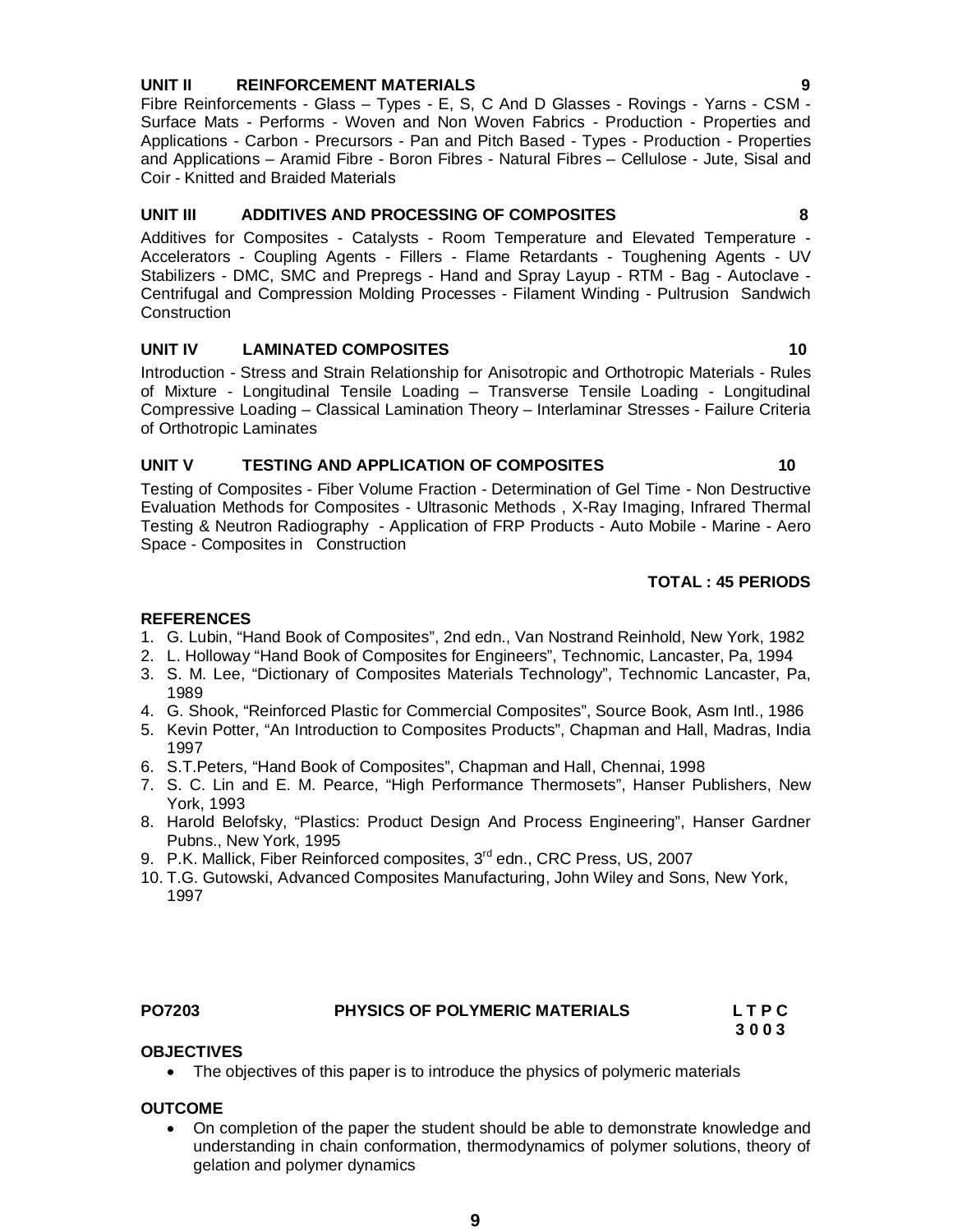#### **UNIT I BASICS OF POLYMER PHYSICS 9**

Polymer Microstructure - Fractal Nature of Polymer Conformations - Types of Polymeric Substances (Liquid, Solid and Crystal) - Molar Mass Distributions and Measurements - Molecular Sizes and Shapes and Ordered Structures - Tacticity - Crystallinity - Elasticity of Isolated Polymer Chain and of the Network - Rubber Elasticity

#### **UNIT II CHAIN CONFORMATIONS 9**

Ideal Chains - Flexibility Mechanisms - Conformation - Chain Models - Radius of Gyration (Linear, Branched and Rod Polymer) - Distribution of End to End Vectors - Free Energy and Pair Correlations of an Ideal Chain - Measure of Size by Scattering - Real Chains - Excluded Volume and Self Avoiding Walks - Deforming Real and Ideal Chains (Polymer Under Tension and Compression, Adsorption of Single Chain) - Temperature Effects on Real Chains (Scaling Model, Flory Theory, Temperature Dependence of the Chain and Second Virial Coeffieient) - Distribution of End to End Vectors - Scattering from Dilute Solutions

#### **UNIT III THERMODYNAMICS OF SOLUTIONS AND BLENDS 9**

Thermodynamics of Mixing - Entropy and Energy of Biniary Mixing - Equilibrium and Stability - Phase Diagram - Mixtures at Low Compositions (Osmotic Pressure and Polymer Melts) - Experimental Investigations of Biniary Mixtures - Polymer Solutions - Theta and Poor Solvent - Good Solvents (Correlation Length and Chain Size and Osmotic Pressure) - Semidilute Theta Solutions (Correlation Length and Osmotic Pressure) - Alexander De Gennes Brush Theory - Multi Chain Adsorption - Measuring Semidilute Chain Conformations

#### **UNIT IV NETWORKS AND GELATION 9**

Random Branching and Gelation - Introduction - Branching without Gelation - Gelation Concepts and Definitions - Mean Field Model of Gelation (Gel Point, Sol-Gel Fractions, Number and Weight Average Molar Mass Below the Gel Point, Molar Mass Distribution, Size of Ideal Randomly Branched Polymers) - Scaling Model of Gelation (Molar Mass Distribution and Gel Fraction, Cut-off Functions, Size and Overlap of Randomly Branched Polymers) - Characterization of Branching and Gelation - Networks and Gels - Thermodynamics of Rubbers (Flory Construction) - Unentangled and Entangled Rubber Elasticity - Swelling of Polymer Gels - Networks in the Gelation Regime - Linear Visco Elasticity

#### **UNIT V POLYMER DYNAMICS 9**

Unentangled Polymer Dynamics - Intrinsic Viscosity - Relaxation Modes - Semi Dilute Unentangled Solutions - Modes of Semi Flexible Chains - Temperature Dependence of Dynamics - Dynamic Scattering - Entangled Polymer Dynamics - Entanglements in Polymer Melts - Reptation in Polymer Melts and Semi Dilute Solutions - Dynamics of Single Entangled Chain - Many Chain Effects - (Constrained Release) - Computer Simulations in Polymer Physics

#### **TOTAL : 45 PERIODS**

#### **REFERENCES**

- 1. M. Rubinstein and R. H. Colby, Polymer Physics, Oxford University Press, USA, 2003
- 2. D. I. Bower, An Introduction to Polymer Physics, Cambridge University Press, UK, 2002
- 3. G. Strobl, The Physics of Polymers, Springer, New York, 2007
- 4. Ulf W. Gedde, Polymer Physics, Kluwer Academic Publishers, Netherlands, 2001

#### **PO7211 POLYMER PROCESSING AND TESTING LABORATORY L T P C 0 0 6 3**

#### **OBJECTIVES**

- To enable students to knowthe processing of polymers and testing of plastics etc.,
- To know the importance of thermal, electrical and optical properties of the polymeric materials.
- To understand the basic concepts of Identification**,** characterization, flammability and analytical testing of polymers.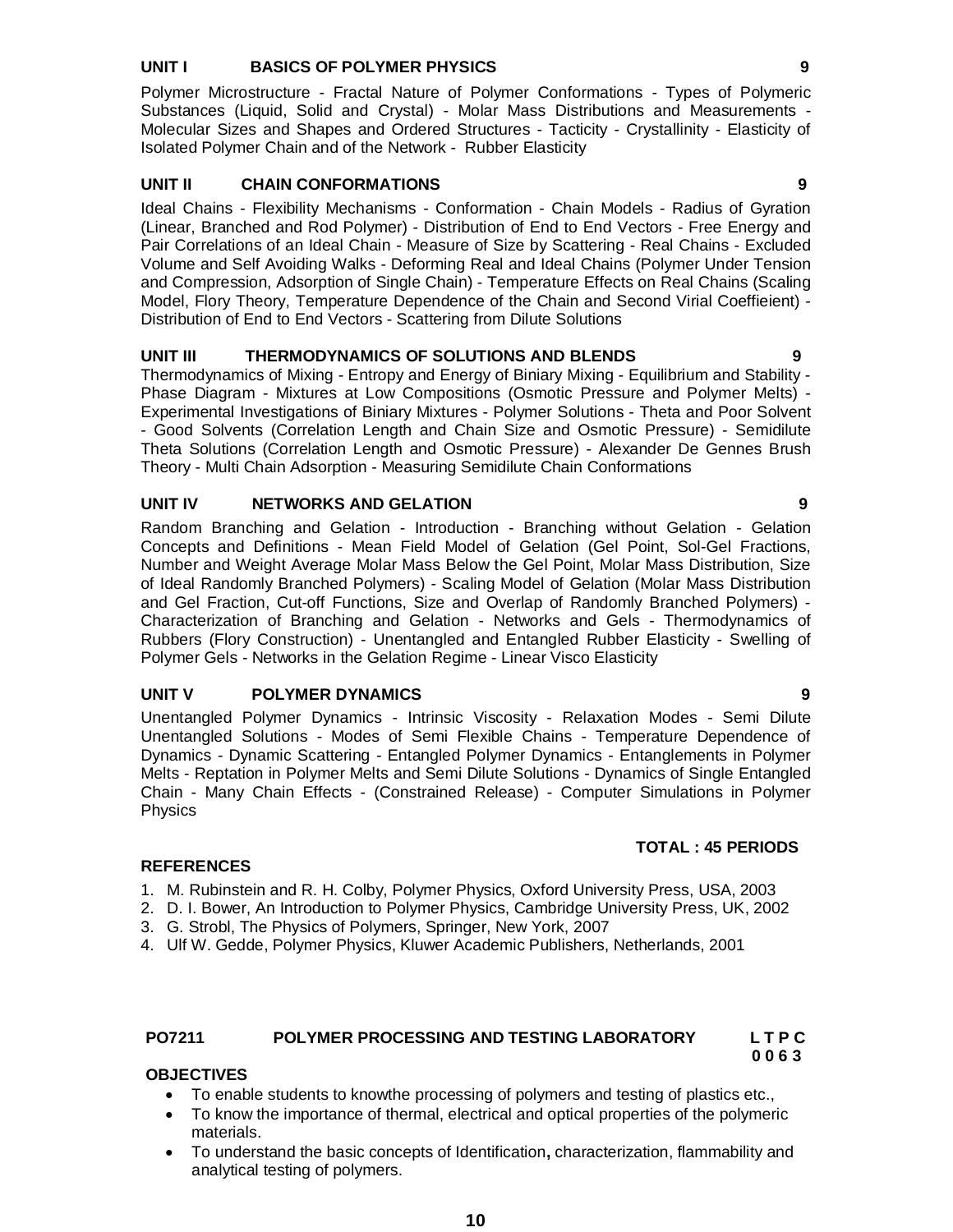#### **OUTCOME**

- Will be able to develop methods for processing of polymers and testing of plastics etc.
- Will be able to discuss thermal, electrical and optical properties of the polymeric materials.
- Will be able to recognize the basics in analytical testing of polymers.

#### **UNIT I PROCESSING OF POLYMERS**

Processing of polymers – principles of compounding and processing for the manufacture of plastics and rubber products- injection, blow and compression moulding, extrusion, calendaring and casting processes.

#### **UNIT II TESTING OF PLASTICS**

Testing of plastics and dry rubber products – mechanical properties – tensile, Flexural, compressive, impact, hardness, abrasion and fatigue resistance tests.

#### **UNIT III THERMAL PROPERTIES**

Thermal properties – thermal conductivity, thermal expansion and brittleness temperature, heat deflection temperature.

#### **UNIT IV ELECTRICAL PROPERTIES**

Electrical properties – dielectric strength, dielectric constant and dissipation factor. Electrical resistance tests - arc resistance.

#### **UNIT V OPTICAL PROPERTIES**

Optical properties – refractive index, transmittance and haze, gloss.

#### **UNIT VI MATERIAL CHARACTERIZATION**

Material characterization tests – thermoplastics – MFI, capillary rheometer test – thermosets – apparent (bulk) density, bulk factor, pourability, viscosity (Brookfield), gel time and peak exothermic temperature.

#### **UNIT VII FLAMMABILITY TESTS**

Flammability tests – oxygen index test, ignition temperature determination.

#### **UNIT VIII ANALYTICAL TESTS**

Analytical tests – specific gravity, density, water absorption, moisture analysis.

#### **UNIT IX ANALYSIS OF PLASTICS**

Identification and analysis of plastic and dry rubber materials – chemical and thermal analysis for identification of polymers.

#### **TOTAL : 90 PERIODS**

#### **REFERENCES**

- 1. R.P. Brown (Ed), Handbook of Plastics Test Methods, 2<sup>nd</sup> edition, George Godwin, 1988.
- 2. W.E. Brown (Ed), Testing of Polymers, Vol. 4, Wiley –Interscience, New York, 1969.
- 3. J.V. Schmitz (Ed) Testing of Polymers, Vol. 1 –3 , Wiley Interscience, New York, 1965, 1966, 1968.
- 4. G.C. Ives, J.A. Mead and M.M. Riley, Handbook of Plastics Test Methods, Illith Publishers, London, 1982,
- 5. J. Haslam, H.A. Willis and D. Squirrell, Identification and Analysis of Plastics. 2<sup>nd</sup>Edn., lliffe Book, Butterworth, London, 1983.

#### **PO7001 ADHESIVE SCIENCE AND TECHNOLOGY L T P C 3 0 0 3**

#### **OBJECTIVES**

- To bring a sound knowledge of theoretical and technological aspects of mechanism and characterization of adhesives.
- To understand the various types of Adhesives employed in Industries.
- To acquire knowledge of Applications of adhesives in various fields.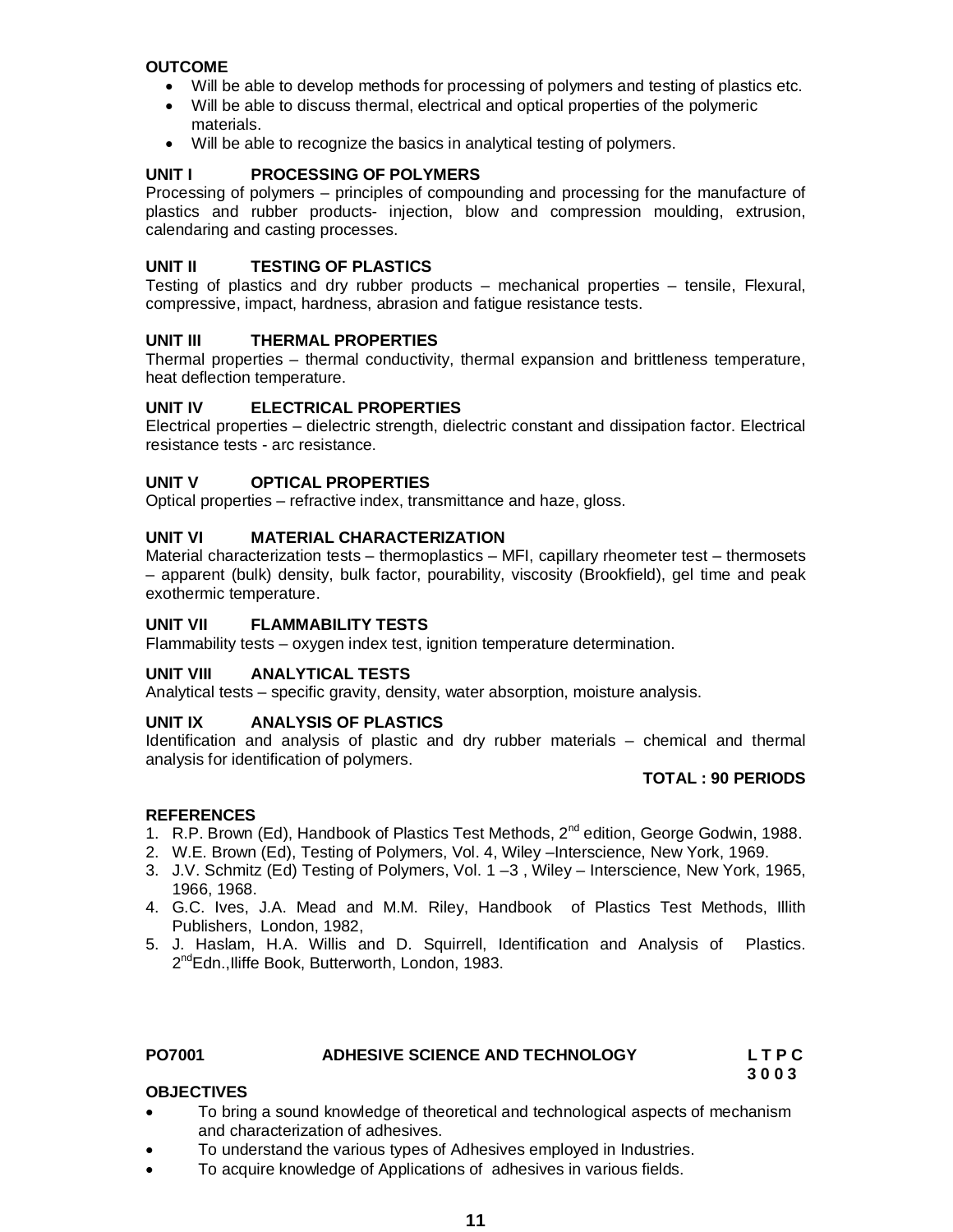#### **OUTCOME**

- Will be able to attain the basic knowledge of adhesives.
- Will be able to comprehend the utility of adhesives in industry.
- Will develop capacity to apply adhesives in various fields.

### **UNIT I ADHESION MECHANISM 9**

Definition and mechanisms of adhesion- mechanical interlocking – inter-diffusion theories – adsorption and surface reaction. Surface topography, surface features and forces, wetting and setting, thermodynamic work of adhesion – influence of constitution on adhesion – interfacial bonding – coupling agents.

### **UNIT II CHARACTERIZATION OF ADHESIVES 9**

Principle of fracture mechanics, peel, Lap sheen and Butt tensile tests. Pull out of an extendable fibre, various testing and evaluation of adhesives, energy dissipation – plasticity – strength of elastomers.

#### **UNIT III INDUSTRIAL ADHESIVE 9**

Inorganic adhesives. Principle of compounding – role of resins – fillers – antioxidants – accelerator systems.

### **UNIT IV ADHESIVE TYPES 9**

Adhesive from natural origin - animal glues – casein – starch – cellulosic and bio adhesives. Synthetic adhesives -phenolic resin, epoxy, polysulphide, polyurethane, polyvinyl acetate, polyvinyl alcohol, polyvinyl acetal, acrylics, high temperature silicone adhesives. Water based – pressure sensitive – hot -melt adhesives – anaerobic adhesives.

### **UNIT V APPLICATIONS OF ADHESIVES 9**

Adhesives for building construction, medical use, automobile industry bonded and coated abrasives – fabrics, cyanoacrylate based adhesives, bonding technology for textile, metal, plastics, wood, paper and glass.

### **TOTAL : 45 PERIODS**

### **REFERENCES**

- 1. W. A. Lees, Adhesives in engineering design, Springer Verlag, Berlin, 1984.
- 2. D.M. Brewis and D. Briggs, Industrial adhesion problems, Wiley-Interscience Publication, New York, 1985.
- 3. J. Kinloch, Adhesion and Adhesive Science and Technology, Springer, 1987.
- 4. I Skeist, 3rd Edition, Handbook of Adhesives, Van Nostrand Reinhold, New York, 1990
- 5. A.V. Pocius, Adhesion and Adhesives Technology, Hanser, 2002
- 6. P. Ghosh, Adhesives and Coatings Technology, Tata-McGraw-Hill Publishing Company Limited, New Delhi, 2008.

**PO7002 RUBBER TECHNOLOGY L T P C**

#### **OBJECTIVES**

- To acquire knowledge in the Fundamentals of Rubber and Specialty Rubbers.
- To know about the Processing of Rubber and Manufacture of tyres and Tubes.
- To impart knowledge on rubbers used in Belting, hoses and Footwear.

#### **OUTCOME**

- Will be aware of preparation and properties of rubbers.
- Will be conversant in manufacture and properties of tyres and Tubes.
- Will develop capacity to appreciate the applications of rubber.

**3 0 0 3**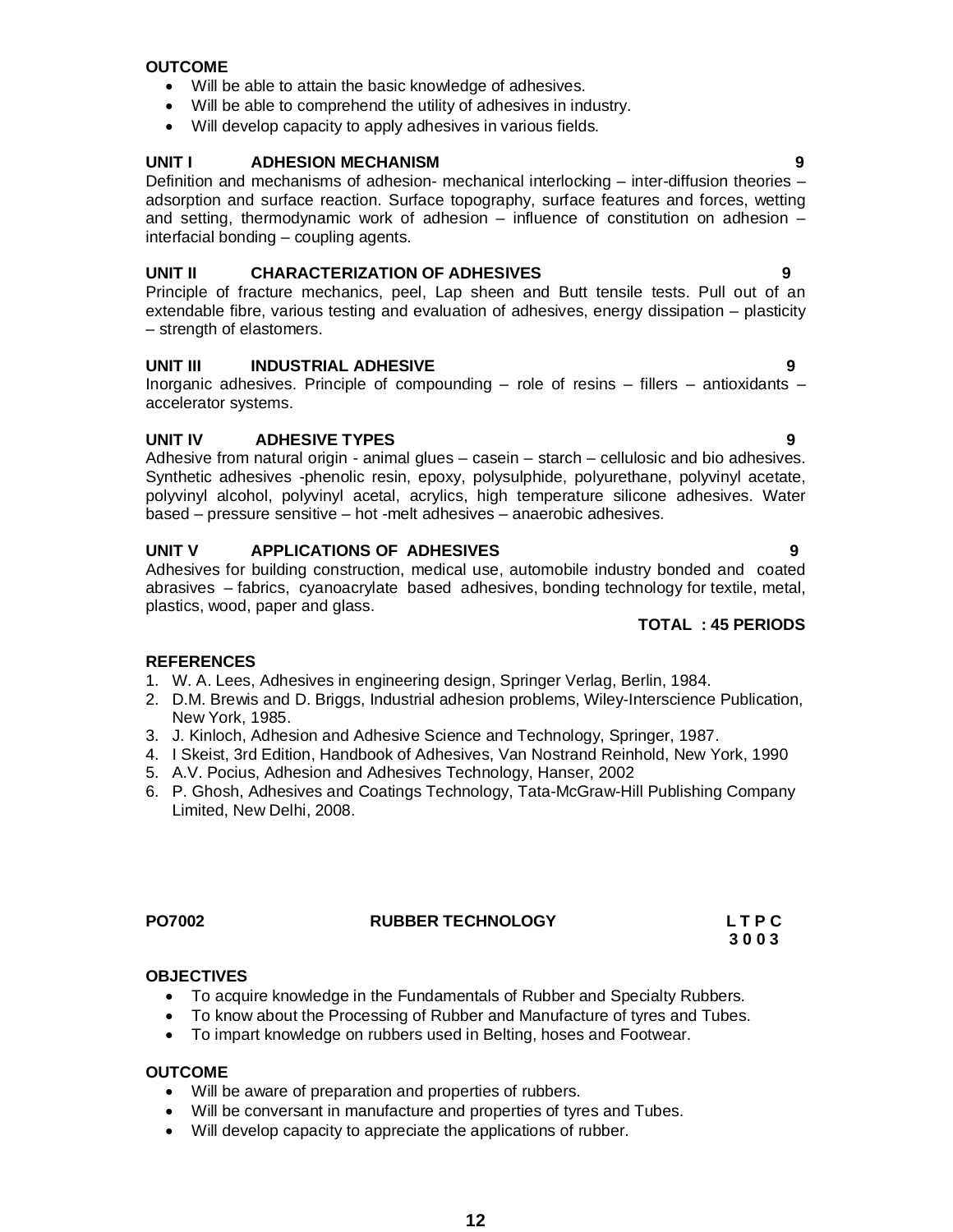### **UNIT I FUNDAMENTALS OF RUBBER 8**

Criteria for a polymer to behave as a rubber – structure vsTg, chemical, mechanical and electrical properties – polymerization types and techniques involved in production of general purpose rubbers – ozone attack on rubbers– protection against oxidation - antioxidants – network bound antioxidants, vulcanization – mechanism of sulphur cure- effect of crosslink density on properties – role of accelerators, activators – non–sulphur vulcanization systems

#### **UNIT II** SPECIALTY RUBBERS 10

Heat resistant rubbers –polyisobutylene, butyl and EPDM rubbers – solvent/oil resistant rubbers –nitrile, neoprene and chloroprene rubbers, EMA,ACM, EVA – hypalon and chlorinated PE – high performance, specialty and modified rubbers – fluorine containing and silicone rubbers, polyurethanes , polyethers, polysulphide, polyalkenomers and thermoplastic elastomers – reclaim, liquid and powdered rubbers, ebonites.

#### **UNIT III PROCESSING OF RUBBER 8**

Rubber processing – mixing operations – composition, concentration, stabilization, coagulation, open mill mixing, internal and continuous mixers – forming operations – calendaring – extrusion –spreading and moulding operations.

#### **UNIT IV MANUFACTURE OF TYRE AND TUBES 7**

Rubber product manufacture – tyres – functions, requirements – basic design reinforcing systems –construction – manufacture – aero tyres – building and curing of passenger car tyre, truck tyre, four wheeler tyre - testing – Defects and remedial measures - tube manufacture– compounding for tyre and tube.

#### **UNIT V BELTING, HOSES AND FOOTWEAR 12**

Belting and hoses – conveyor, transmission (V and flat ) belting. troughing moulded, braided and hand–built hoses – compounding - footwear and ports goods – hot air vulcanized – compression moulded – direct molded process for shoe bottoming – injection moulded sole and heel units – safety and antistatic foot wear – micro and macrocellular rubbers – expanding rubber by nitrogen gassing and chemical blowing agents– tennicoit rings

#### **TOTAL : 45 PERIODS**

- 1. M.Morton, Rubber Technology, Van Nostrand Reinhold, 1987.
- 2. A.K. Bhowmick and H.L.Stephens, Hand Book of Elastomers, Marcel Dekker, New York, 1988.
- 3. J. A. Brydson, Rubbery Material and their Compound', Kluwer Academic Publishers Group, 2001.
- 4. C. M. Blow and C.Hepburn, "Rubber Technology and Manufacture".2<sup>rd</sup> Edn.,Butterworths, London, 1982.
- 5. Whelan, Injection Moulding Machine, Elsevier Publications, London, 1989.
- 6. Kothandaraman, Rubber Materials, Ane Books Pvt. Ltd., New Delhi, 2008.
- 7. J.M. Martin, W.K.Smith, Handbook of Rubber Technology, Vol. 1 & 2, CBS Publishers & Distributors, 2004.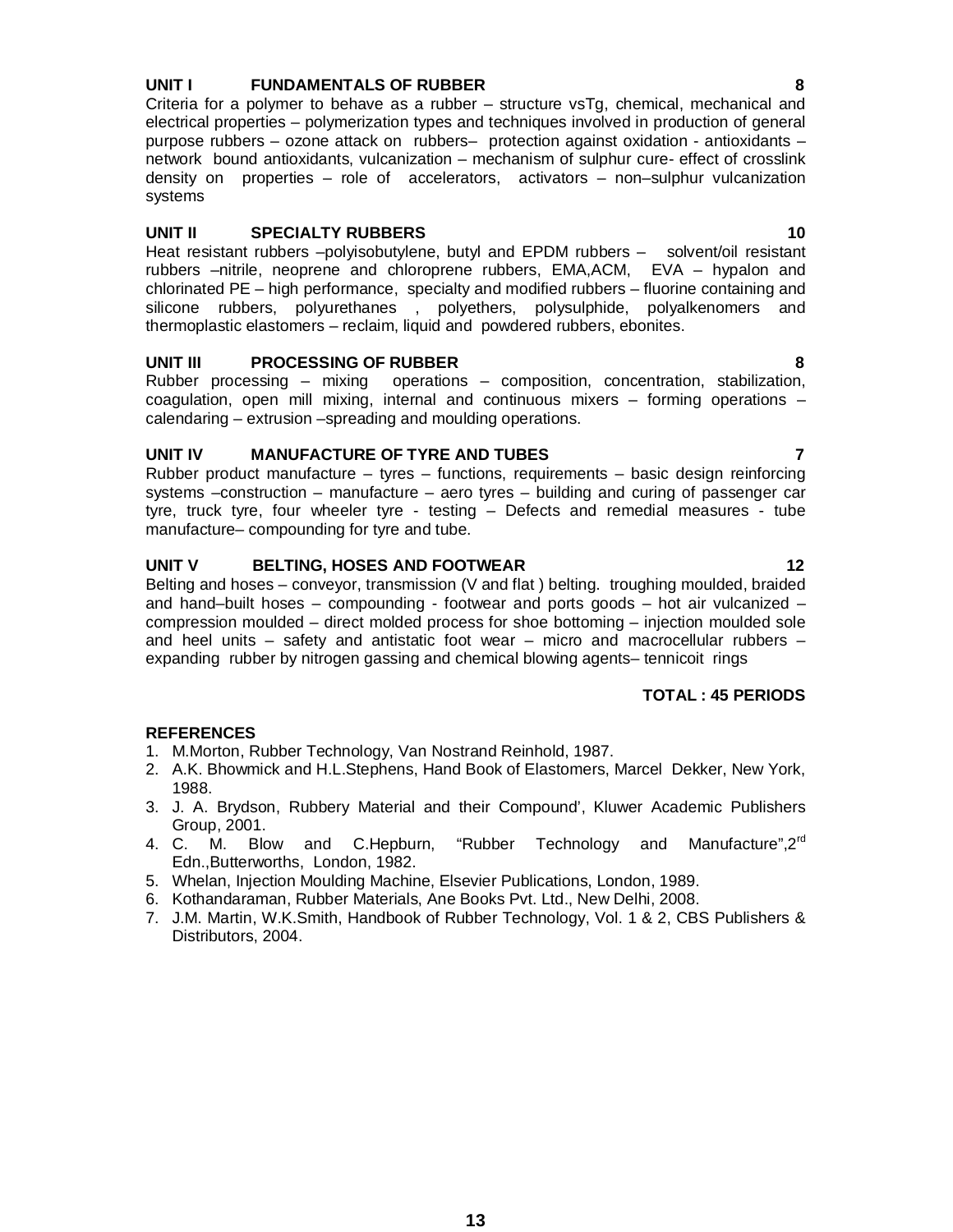To learn about types of tyres, design and fabrication of tyre

#### **OUTCOME**

Understanding of the various components used and their functions in tyres, designing and suitable compounding formulation for various tyre components and quality control in tyres

#### **UNIT I HISTORY AND TYPES OF TYRES 9**

A Historical Introduction on the Design and Development of Tyres- Current Status of Tyre Industry in India and Its Future Prospectus- Tyre Sizing and Marking on the Tyres - Various Kinds and Types - Bias - Bias Belted Radial - Tube Type and Tubeless Tyres - Basic Features and Performance Comparison

#### **UNIT II BASICS 9**

Tyre Terminology **-** Different Components of Tyre - Geometry - Basic Functions - Functions of a Pneumatic Tyre - Load Carrying - Vibration and Noise Reduction - Tyre Function as a Spring - Contribution to Driving Control and Road Adhesion - Tyre Friction Contribution to Driving Control - Steering Control and Self Aligning Torque

#### **UNIT III MANUFACTURING OF TYRES 9**

Manufacturing Techniques of Various Tyres like Two Wheeler and Car Tyres - Truck Tyres - OTR - Farm Tyres - Aircraft Tyres - Principles of Designing - Formulations for Various Rubber Components - Tyre Reinforcement Materials (Textile, Steel, Glass Etc.) - Criteria of Selection - Different Styles and Construction - Textile Treatment - Tyre Mould Design - Green Tyre Design Principles - Methods of Building Green Tyres for Bias - Bias Belted - Radial and Tube Less Tyres - Green Tyre Treatments

#### **UNIT IV QUALITY CONTROL, TUBES AND MACHINERIES 9**

Tyre Curing Methods - Post Cure Inflation - Quality Control Tests - Tyre Related Products - Design and Manufacturing Techniques - Tubes - Valves - Flaps and Bladders - Different Types - Feature and Operation of Tyre Building Machines - Bead Winding Machine - Wire/Glass Processing Machines - Bias Cutters - Curing Presses

#### **UNIT V TESTING AND STANDARDS OF TYRES 9**

Measurement of Tyre Properties - Dimension and Size-Static and Loaded - Tyre Construction Analysis - Endurance Test Wheel and Plunger Tests - Traction - Noise Measurements - Cornering Coefficient Aligning Torque Coefficient - Load Sensitivity and Load Transfer Sensitivity - Rolling Resistance - Foot Print Pressure Distribution - BIS Standards For Tyres - Tubes and Flaps

#### **REFERENCES**

- 1. Samuel K. Clark, Mechanics of pneumatic Tyres, National Bureau of standards, Monograph, US Govt. printing office, 1971
- 2. Tom French, Tyre Technology, Adam Hilger, New York, 1989
- 3. F.J. Kovac, Tyre Technology, 4th edn., Good year Tyre and Rubber Company, Akron, 1978.

 **TOTAL : 45 PERIODS**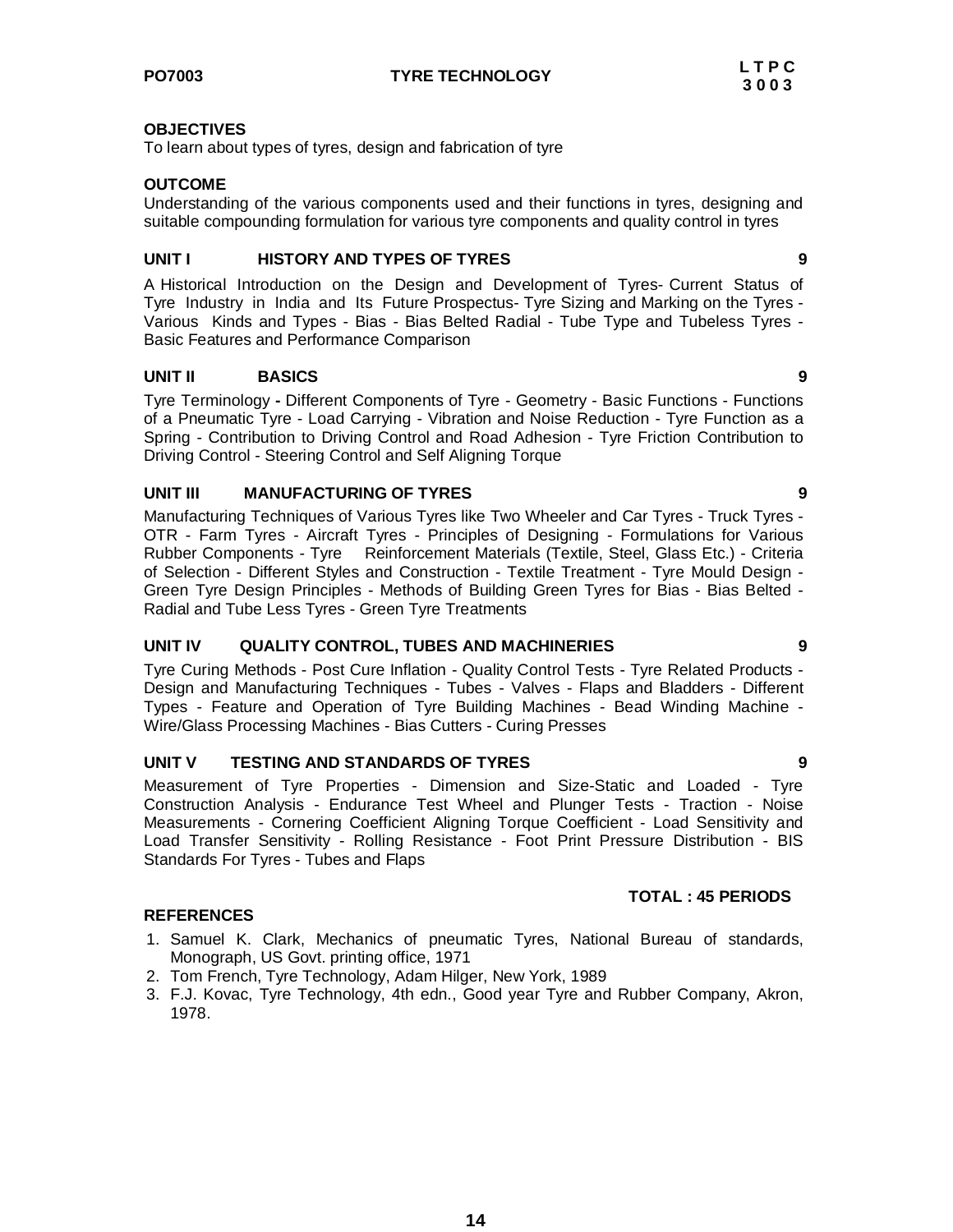- To acquire knowledge on the classification of natural, synthetic polymers and its commercial applications**.**
- To understand the basic concepts of water soluble polymers and its applications in various fields.
- To understand the concepts of thermoplastics and thermosetting resins, the importance of rubbers, fibers and plastics and their engineering applications.

#### **OUTCOME**

- Will be aware of classification of polymers
- Will develop capacity to appreciate the applications of natural and synthetic polymers.

#### **UNIT I** CLASSIFICATION OF POLYMERS 10

Introduction – Classification of natural, modified and synthetic polymers – effect of structure on properties of polymers –– Salient features of plastics-water soluble polymers– classification- functions and properties – starch - dextrinization – modified starches – cellulose and its derivatives- commercial Applications.

#### **UNIT II WATER SOLUBLE POLYMERS 10** 10

Synthetic water soluble polymers, preparation, properties and applications of polyvinyl alcohol – polyvinylpyrrolidone – polyacrylic acid and its homolog's – polyacrylamide – polyethylene oxide – polyethylene mine. Application of water soluble polymers in pharmaceuticals – cosmetics – textiles – paper – detergents and soaps – paint – flocculation – beverages – polyelectrolyte's.

#### **UNIT III THERMOPLASTIC RESINS 10**

Thermoplastic resins – polyolefins – vinyl polymers – poly vinyl chloride-polystyrene – PMMA – SAN – PAN - Teflon – polyamides – polycarbonates and their applications.

#### **UNIT IV THERMOSETTING RESINS 10**

Thermosetting resins – phenolic resins – aminoplast – UF- MF - polyesters – alkyd resins – epoxies – bisphenol-A and cycloaliphatic based epoxy resins - polyurethanes and polyureas – silicone resins.

#### **UNIT V RUBBERS, FIBERS AND PLASTICS 5**

Elastomers – natural rubber – vulcanization - synthetic rubbers - butyl- SBR neoprene. Application of synthetic resins as fiber – commodity plastics – sheets and film – foam – packaging – biodegradable and engineering applications.

#### **TOTAL : 45 PERIODS**

- 1. J.A. Brydson, Plastics Materials, Newness Butterworths, Seventh Edn, London, 1999.
- 2. R.L.Davidson and S. Marshall, Water Soluble Resins, Van-Nostrand Reinhold, New York, 1988.
- 3. R.B. Seymour and C.E.Carraher, Jr., Polymer Chemistry An Introduction, Marcel Dekker Inc., New york, 2006.
- 4. Maurice Morton, Rubber Technology, Van Nostrand Reinhold, New York, 2002**.**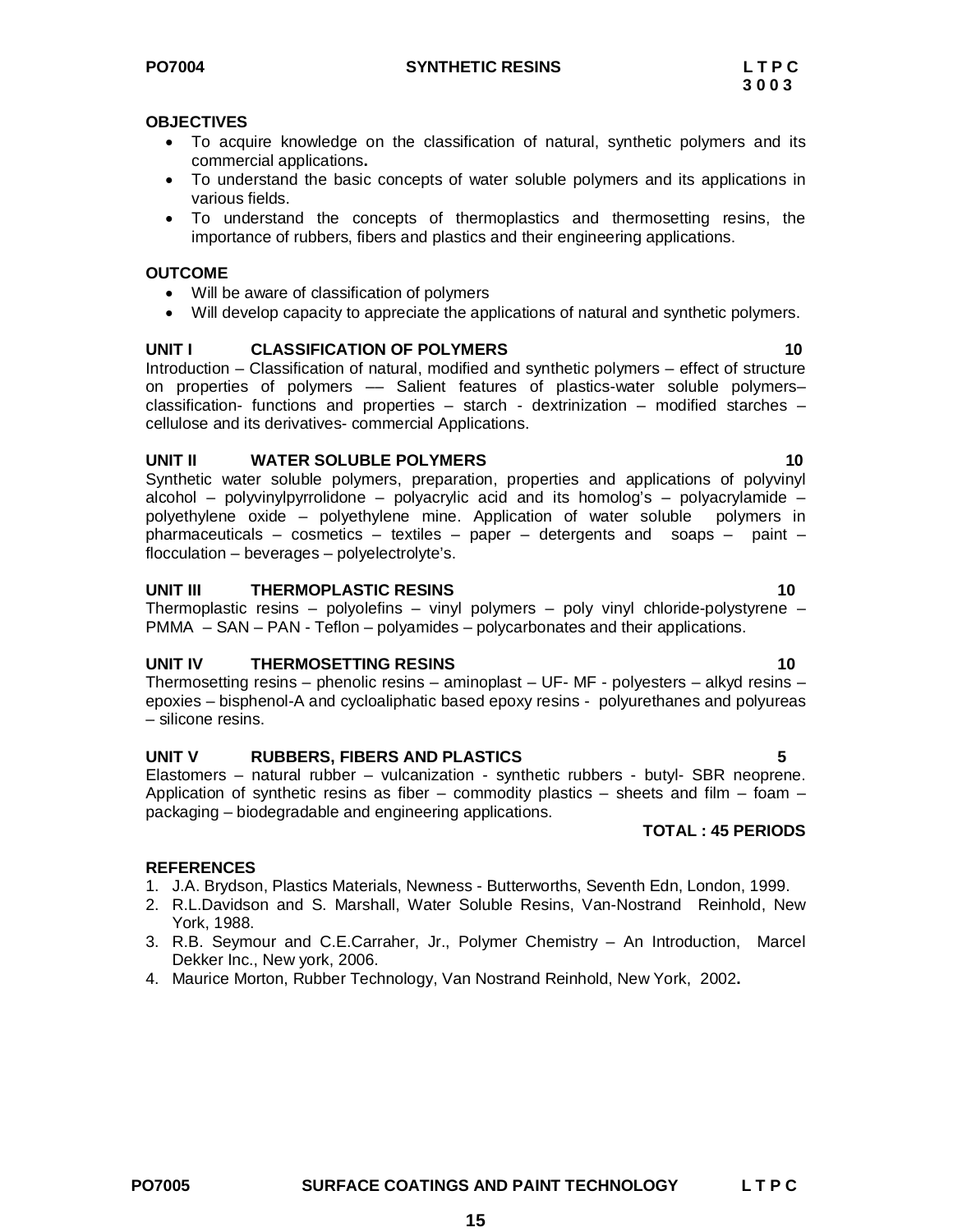To learn about the coating materials and their applications

#### **OUTCOME:**

Familiarization of the formulations of various types of coating materials and evaluation of properties of surface coatings and paints

#### **UNIT I INTRODUCTION 10**

Introduction to Surface Coatings - Components of Paints - Pigments - Pigment Properties -Different Types - Extenders - Solvents - Oils - Driers - Diluents - Lacquers - Varnishes - Paint Preparation - Formulation - Factors Affecting Pigment Dispersion - Preparation Of Pigment Dispersion

#### **UNIT II PAINT FORMULATION AND PROPERTIES 10**

Essential Concepts of Paint Formulation and Paint Properties - Paint Preparation (Pigment Dispersion) - Surface Preparation and Paint Application - Paint Properties and Their Evaluation - Mechanism of Film Formation - Factors Affecting Coating Properties - Methods Used for Film Preparation and Their Properties- Mechanism of Film Formation - Barrier Properties and Corrosion - Mechanical Properties - Aging Properties - Rheological Properties - Adhesion Properties and Other Related Properties

#### **UNIT III CLASSIFICATION AND APPLICATIONS 10**

Different Types of Paints - Classification Based on Polymeric Resin - Emulsion - Oil and Alkyd Paints - Acrylic Paints - Epoxy Coatings - Polyurethane - Silicones - Chlorinated Rubbers - Fluoropolymers - Vinyl Resins - Classification Based on Application - Appliance Furnishes - Automotive Finishes - Coil Coatings - Can Coatings - Marine Coatings - Aircraft Coatings

#### **UNIT IV MATHEMATICS OF PAINT FORMULATION 10**

Mathematics of Paint Formulation - Formulations of Coatings as Finishes (Automotive Appliances, Coil, Can, Marine, Aircraft Etc) and for Various Substrates (Steel, Timber, Masonry, Plastics Etc.) - State of the Art Technologies - Specialty Coatings (Radiation Curable, Nonpolluting, Powder, High Solids Etc.)

#### **UNIT V WATER BORNE COATINGS 5**

Water - Borne Coatings - Fundamental Constituent of Water-Borne Coatings - Types of Aqueous Coatings Systems - Binders in Water-Borne Coatings - Additives in Water-Borne Coatings - Pigments and Fillers - Action of Amines and Auxiliary Solvents - Manufacture of Water-Borne **Coatings** 

#### **REFERENCES**

- 1. W.M. Morgans, Outline of Paint Technology, 3rd edn., John Wiley and Sons, New York, 1990
- 2. Dieter Stoye, Werner Freitag, Editors, Paints, Coatings and Solvents, 2nd edn., Wiley VCH, New York, 2001
- 3. R. Woodbridge, Editor, Principles of Paint Formulation, Blackie, 1991
- 4. K. Doren, W. Freitag, D. Stoye, Water-Borne Coatings: The Environmentally-Friendly Alternative, Hanser Publications, Munich, 1994

**16**

**TOTAL : 45 PERIODS**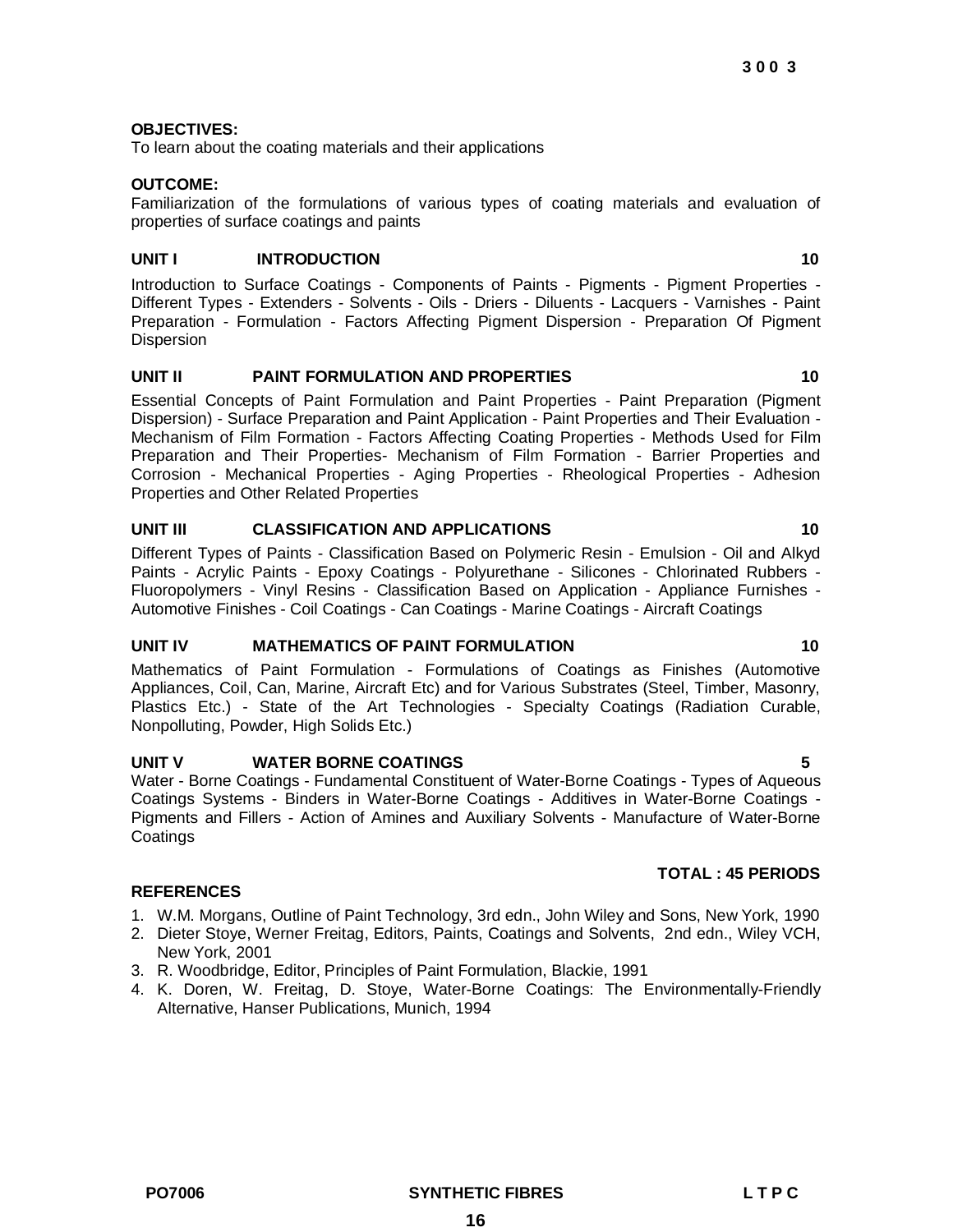**UNIT IV MANUFACTURE OF STAPLE FIBRE 5**

Staple fibre manufacture - production of staple fibres – drawing of tow, heat setting, crimping and cutting - tow to top converters – advantages, principles and working of machines.

#### **UNIT V TEXTURIZATION 5**

Texturization - introduction, methods, false twist texturing, air jet texturing, comparison.

#### **REFERENCES**

- 1. A.A.Vaidya, Production of Synthetic Fibres, Prentice Hall of India Pvt. Ltd., New Delhi 1988.
- 2. V.B.Gupta and K.K.Kothari (Ed), Man-made Fibres Production, Processing Structure, Properties and Applications, Vol. I and II, Dept. of Textile Technology, IIT, New Delhi 1988.
- 3. H.F. Mark,S.M.Atlas and E.Cernia (Ed), Man-made Fibres -Science and Technology, Vol . I to III, Interscience publishers, New York, 1987.
- 4. V.Usenko, Processing of Man-made Fibres, MIR publishers, Moscow, 1985.
- 5. MenachemLewin and Eli M.Pearce, (Ed), Hand book of Fibre Science and Technology, Vol IV Fibre chemistry, Marcel Dekker Inc., New York, 1985.
- 6. T.Nakajima, Advanced Fibre Spinning Technology, Wood head, S.B. Leed, 1994.
- 7. S.B. Warner, Fibre science, Prentice Hall, 1995.

- **OBJECTIVES**
	- To acquire a knowledge of chemistry on conducting polymers and its conductivity.

**PO7007 CONDUCTING POLYMERS L T P C**

- To understand the basic concepts of synthesis, processing and applications of conducting polymers.
- To impart knowledge on spectral, morphological,thermal, mechanical and electrochemical characterization of conductive polymers.

#### **OUTCOME**

- To introduce the textile process and also teach about Manufacture of fibre forming polymers.
- To make the student conversant with the Manufacture of filament fibre and Manufacture of Staple fibre.
- To teach Texturization.

#### **OUTCOME**

- Will be up to date with the preliminary preparation of fibers.
- Will have clear understanding of the concept of dyeing.
- Will be familiar the machinery and stages involved in textile processing.

#### **UNIT I INTRODUCTION TO TEXTILE PROCESS 5**

Classification of fibres, yarn manufacture, fabric manufacture, wet processing of textile, testing of textile materials.

#### UNIT II MANUFACTURE OF FIBRE FORMING POLYMERS **15**

Polymer production - fibre forming polymers – properties, characterization - production of polyethylene terephthalate (PET), polyester, nylon, polyacrylonitrile and polypropylene.

#### UNIT III MANUFACTURE OF FILAMENT FIBRE 15

Filament fibre manufacture - melt, wet and dry spinning of polymers- spin finishes – functions, constitution and application - post spinning operations – drawing and winding.

**TOTAL : 45 PERIODS**

**3 0 0 3**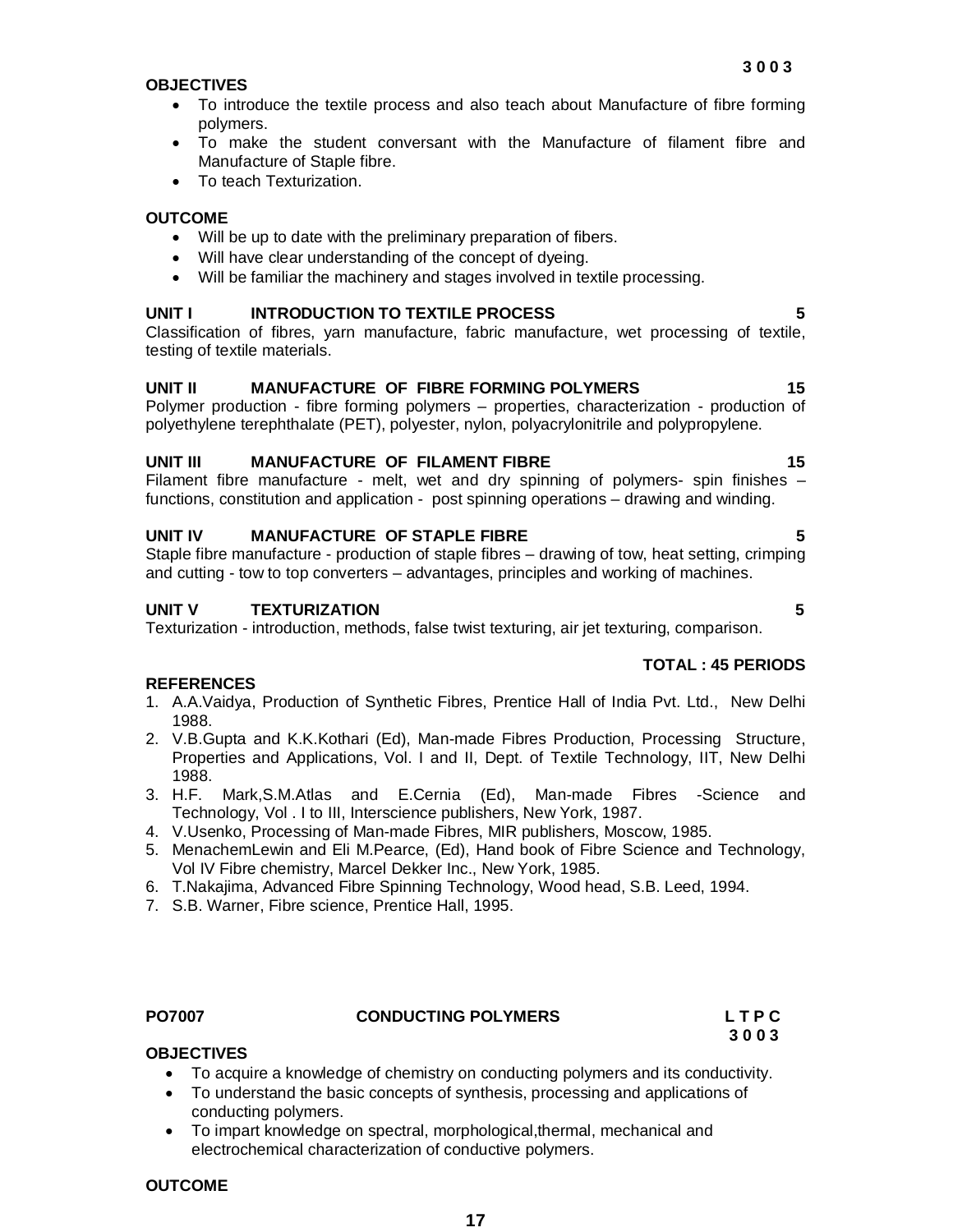- Will get a basic idea about conducting polymers.
- Will be able to synthesise conducting polymers.
- Will be able to characterize and analyse the properties of conducting polymers.

#### **UNIT I ELECTROCHEMISTRY OF CONDUCTING POLYMER 9**

Electrochemistry of electronically conducting polymers-source of electronic conduction in polymers – solitons, polarons and bipolarons – Doping – measurement of conductivity – van der Pauw technique – factors affecting conductivity.

#### **UNIT II SYNTHESIS, PROCESSING AND APPLICATIONS OF CONDUCTING POLYMERS 12**

Synthesis of conducting polymers – chemical, electrochemical and enzymatic methods – Synthesis, processing methods and applications of polyacetylene, polyaniline, polypyrrole, polythiophene and poly-paraphenylene based conducting polymers.

#### **UNIT III ELECTROCHEMICAL CHARACTERIZATION OF CONDUCTING POLYMERS 7**

Electro-analytical techniques – cyclic voltammetry, chronoamperometry and chronocoulometry

#### **UNIT IV SPECTRAL AND MORPHOLOGICAL CHARACTERIZATION OF CONDUCTING POLYMERS 9**

FTIR, UV-vis, Raman, XRD, SEM, TEM and NMR

#### **UNIT V MECHANICAL AND THERMAL CHARACTERIZATION OF CONDUCTING POLYMERS 8**

UTM, Dilatometry, TGA, DTA, DSC and DMA

#### **TOTAL : 45 PERIODS**

- 1. T.A. Skotheim, R.L. Elsenbaumer and J.R. Reynolds, Hand book of Conducting Polymers – 2nd Edn, Revised and enlarged, Marcel Dekker
- 2. Inc., New York, 2007.
- 3. J.M. Margolis (Ed.), Conducting Polymers and Plastics, Chapman and Hall, London, 1989.
- 4. R.B. Seymour, edr.,Conductive Polymers", Plenum Press, New York, 1981.
- 5. B. Wessling, Electronic Properties of Conjugated Polymers, Vol.3, Springer, Berlin, 1989.
- 6. H.G. Kiess (Edr.), Conjugated Conducting Polymers, Springer, Berlin, 1992.
- 7. D.S.Soane and Z. Martynenko (Eds.), Polymers in Microelectronics, Elsevier, Amsterdam, 1989.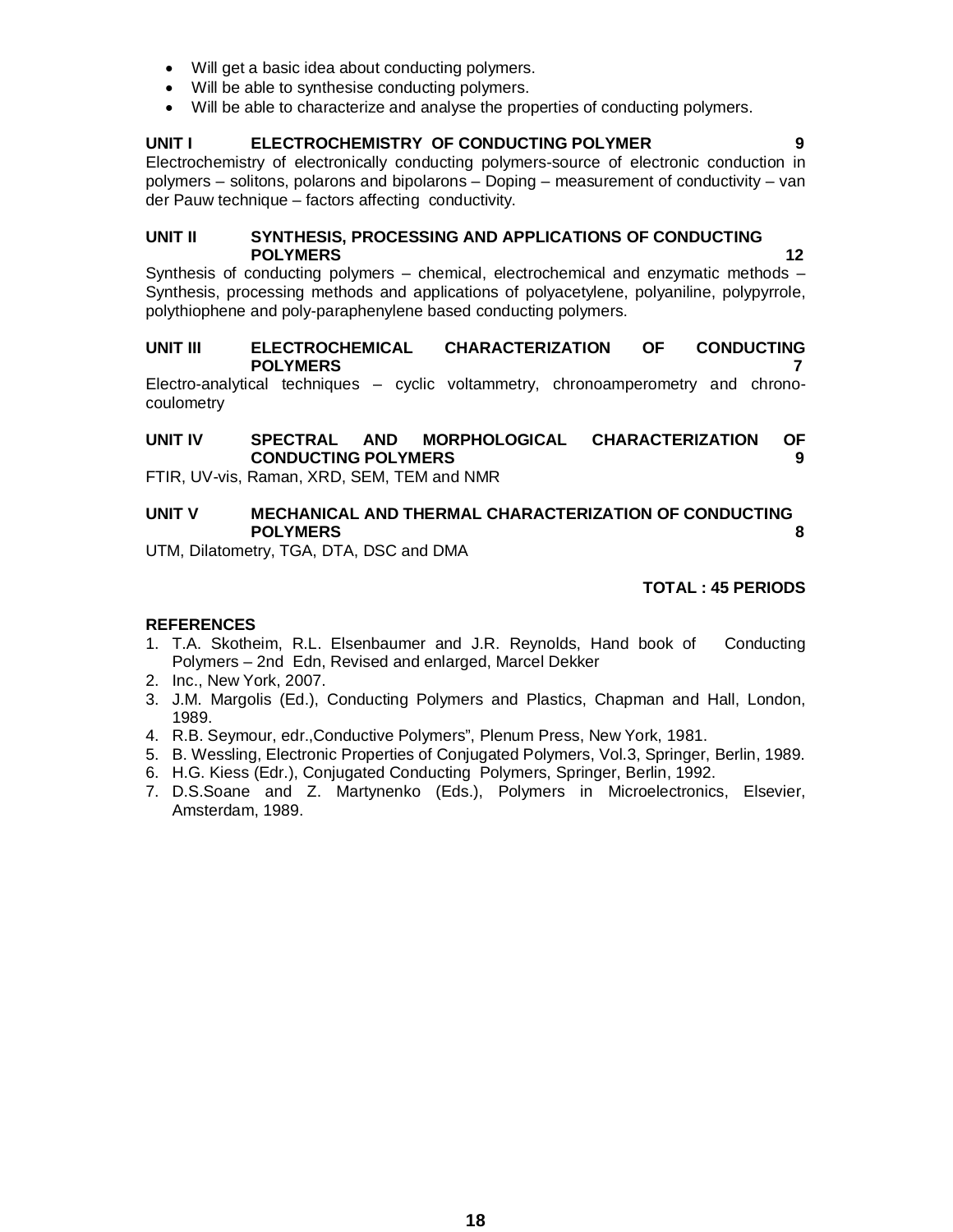- To acquire knowledge of polymers meant forelectrical, electronics and high temperature applications.
- To impart basic knowledge on polymer blends, alloys and liquid crystals.
- To gain knowledge of polymers in lithography, water treatment and biomedical applications

#### **OUTCOME**

- Will be able to apply polymers to electrical, electronics and high temperature fields.
- Will understand polymer blends, alloys and liquid crystals.
- Will appreciate the application of polymers in a variety of fields.

### **UNIT I POLYMERS FOR ELECTRICAL AND ELECTRONICS APPLICATIONS**

 **10** Engineering plastics – polymers in electrical and electronics industry – electro conducting polymers – polymer batteries – electrets - polymers with piezoelectric, pyroelectric and ferroelectric properties-photo conducting polymers.

#### **UNIT II POLYMERS FOR HIGH TEMPERATURE APPLICATIONS 10**

Polymers for high temperature resistance– fluoro polymers – aromatic polymers– heterocyclic polymers – polymers as building materials – ultrahigh fibres – aramids – technora – carbon fibres.

## **UNIT III POLYMER BLENDS, ALLOYS AND LIQUID CRYSTALS 10**

Polymer blends and alloys – reinforced plastics – ionic polymers –interpenetrating networks – sequential – simultaneous – full and semi IPN – thermoplastic IPN – liquid crystalline polymers (LCP) – lyotropic and thermotropic liquid crystals – main chain and side chain liquid crystalline polymers–processing of LCP's- applications –ablative plastics.

#### **UNIT IV POLYMERS IN LITHOGRAPHY AND WATER TREATMENT 10**

Polymers in lithography – photoresist – positive resists – negative resists – solution inhibition resists – image reversal process – Ion exchange resins – polymer membrane – polymer complexes for water treatment.

#### **UNIT V POLYMERS FOR BIOMEDICAL APPLICATIONS 5**

Polymer for biomedical applications  $-$  polymers in dentistry  $-$  tissue adhesives  $$ dialysis membrane – blood oxygenators – bone cement – prostheses – biodegradable sutures – control drug delivery systems.

#### **TOTAL : 45 PERIODS**

- 1. H.F. Mark (Ed), Encyclopedia of Polymer Science and Engineering, Wiley Interscience, New York, 1991
- 2. L.L. Chapoy (Ed), Recent Advances in Liquid Crystalline Polymers, Chapman and Hall, London, 1985.
- 3. R.W. Dyson, Specialty Polymers, Blackie Academic & Professional, London, (second edition) 1998.
- 4. C.P.Wong, Polymers for Electronic and Photonic Applications, Academic Press, New York, 1993.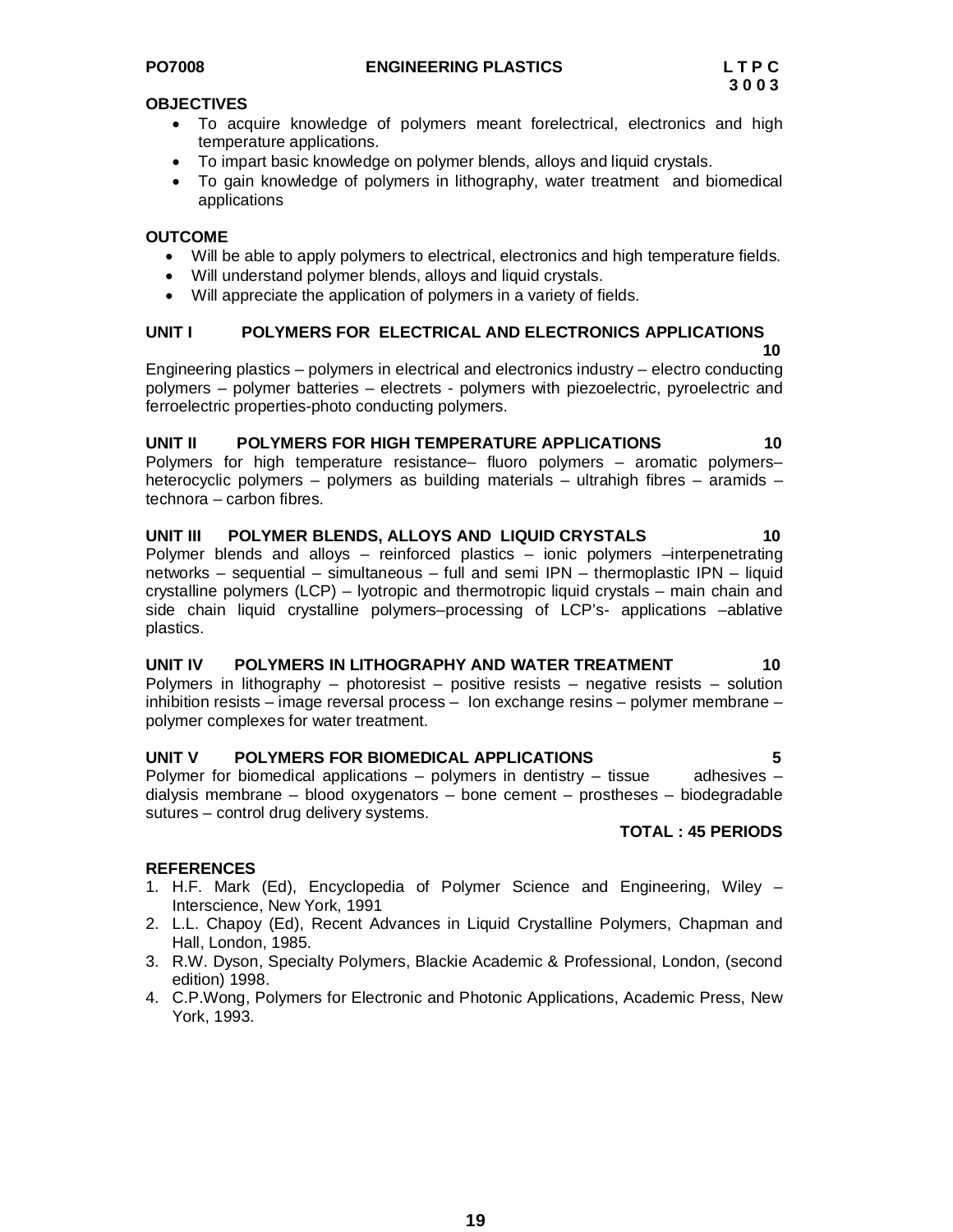#### **PO7009 PLASTIC WASTE MANAGEMENT L T P C**

#### **OBJECTIVES**

- To make the student familiar with the polymer wastes and primary and secondary recycling.
- To acquaint the student with tertiary and quaternary recycling, recycling of plastics.
- To introduce to students with recycling of plastics.

#### **OUTCOME**

- Will be aware of plastics waste management.
- Will develop techniques for recycling of plastics.
- Will develop concern for environment and develop skills to address the same

#### **UNIT I POLYMER WASTES 9**

Sources of plastics waste – definitions - generation of industrial plastic waste - plastic in solid waste; Separation of components in municipal refuse - separation process specific to plastics- legal aspects.

#### **UNIT II PRIMARY AND SECONDARY RECYCLING 9**

Primary recycling – degradation of plastics – industrial practice; Secondary recycling – approaches to secondary recycling – mechanical reworking of plastic waste – chemical modification of mixed plastic waste – co-extrusion and co-injection moulding – waste plastics as fillers.

#### **UNIT III TERTIARY AND QUATERNARY RECYCLING 9**

Tertiary recycling – chemicals from plastics waste – pyrolysis chemical decomposition of plastic waste; Quaternary recycling energy from plastics waste – incinerator – effect of plastics on the incineration process – plastics as land refill- blending of plastics waste with asphalt.

#### **UNIT IV RECYCLING OF PLASTICS 9**

Recycling of plastics – surface refurbishing; Plastics aging – environmental aging – thermal aging – weathering – chemical degradation – ionizing radiation – wear and erosion; Biodegradation – biodegradable plastics – photodegradable plastics.

#### **UNIT V RECYCLING PROCESSES 9**

Specific recycling processes –PET reprocessing – polyolefines – polystyrene – PVC – acrylics; Thermosets – PURS – phenolics – polyesters – epoxy resins – melamine and urea resins – recycling technologies

## **TOTAL : 45 PERIODS**

- 1. Nabil Mustafa, Plastics Waste Management: Disposal, Recyling and Reuse, Marcel Dekker Inc., New York, 1993.
- 2. R. J. Ehrig, Plastic recycling: Products and Processes, Hanser Publishers, New York, 1992.
- 3. Jacob Leidner, Plastic waste: Recovery of Economic Value, Marcel Dekker Inc., New York, 1982.
- 4. John Scheirs, Plastics Recycling, John Wiley and Sons, New York, 1998.
- 5. Ann Christine, Albertsson and Samuel J. Huang, Degradable Polymers: Recycling of Plastics, Marcel Dekker Inc., New York, 1995.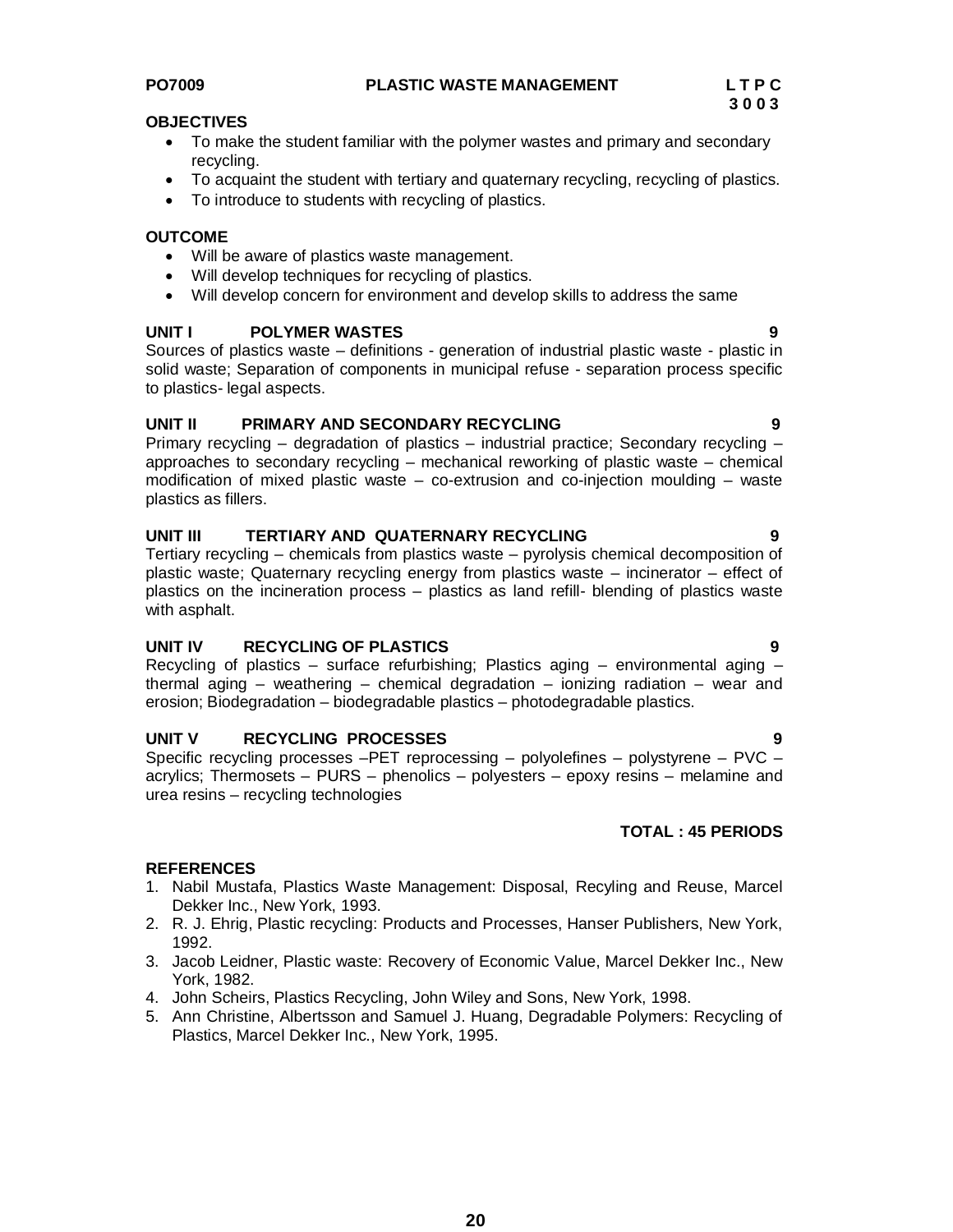To learn about the basic concepts in synthesis, processing and applications of polymer nanocomposites

#### **OUTCOME**

 On completion of the paper the student should be able to demonstrate knowledge and understanding in the basics, properties, rheology, processing and structural aspects of polymer nanocomposites

#### UNIT I BASIC AND PREPARATION OF NANOCOMPOSITES 10

Morphology of Polymer Layered Silicate Nanocomposites - Structure of Layered Silicates - Organically Modified Clay - Formation of Polymer Nanocomposites - Effect of Cation Exchange Capacity on Organo Clay - Effect of Organic Cation Structure Organo Clay - Preparation and Synthesis - Solution Dispersion - In-Situ Polymerization - Melt Intercalation - Effect of Mixing

#### **UNIT II PROPERTIES OF NANOCOMPOSITES 10**

Thermodynamics and Interactions - Multi Component Systems - Surface Free Energy - Types of Interfacial Interactions - Models of Nanocomposites at Equilibrium - Mixing in Nanocomposite Synthesis - Mechanics of Particle Separation and Agglomerate Dispersion - Crystallization of Polymers in Nanocomposites

#### **UNIT III RHEOLOGY OF NANOCOMPOSITE 10**

Rheology of Multi Phase Systems and Polymer / Clay Nanocomposites - Steady Shear Rheology - Dynamic Rheology - Non Linear Viscoelastic Properties - Extensional Rheology - Extensional Rheology

#### **UNIT IV PROCESSING OF NANOCOMPOSITES 10**

Extrusion - Dispersion of Clay - Effect of Extruder Types - Effect of Processing Conditions - Injection Molding - Blow Molding - Foaming - Rotational Molding

#### **UNIT V STRUCTURE AND PROPERTIES CHARACTERIZATION 5**

Ultra Violet Spectroscopy - Fourier Transform Infrared Spectroscopy - Nuclear Magnetic Resonance Spectroscopy - X-ray Scattering Studies - Electron Microscopy Studies - Chromatography - Dynamic Mechanical Analysis - Differential Scanning Calorimetry - Thermogravimetric Analysis - Heat Distortion Temperature - Cone Calorimetry

#### **TOTAL : 45 PERIODS**

- 1. S. N. Bhattacharya, M. R. Kamal, R. K. Gupta, Polymeric nanocomposites: theory and practice, Hanser Publications, Munich, 2008
- 2. R. K. Gupta, E. Kennel, K. Kim, Polymer Nanocomposites Handbook, CRC Press, New York, 2010
- 3. J. Koo, Polymer Nanocomposites, McGraw Hill Professional, 2010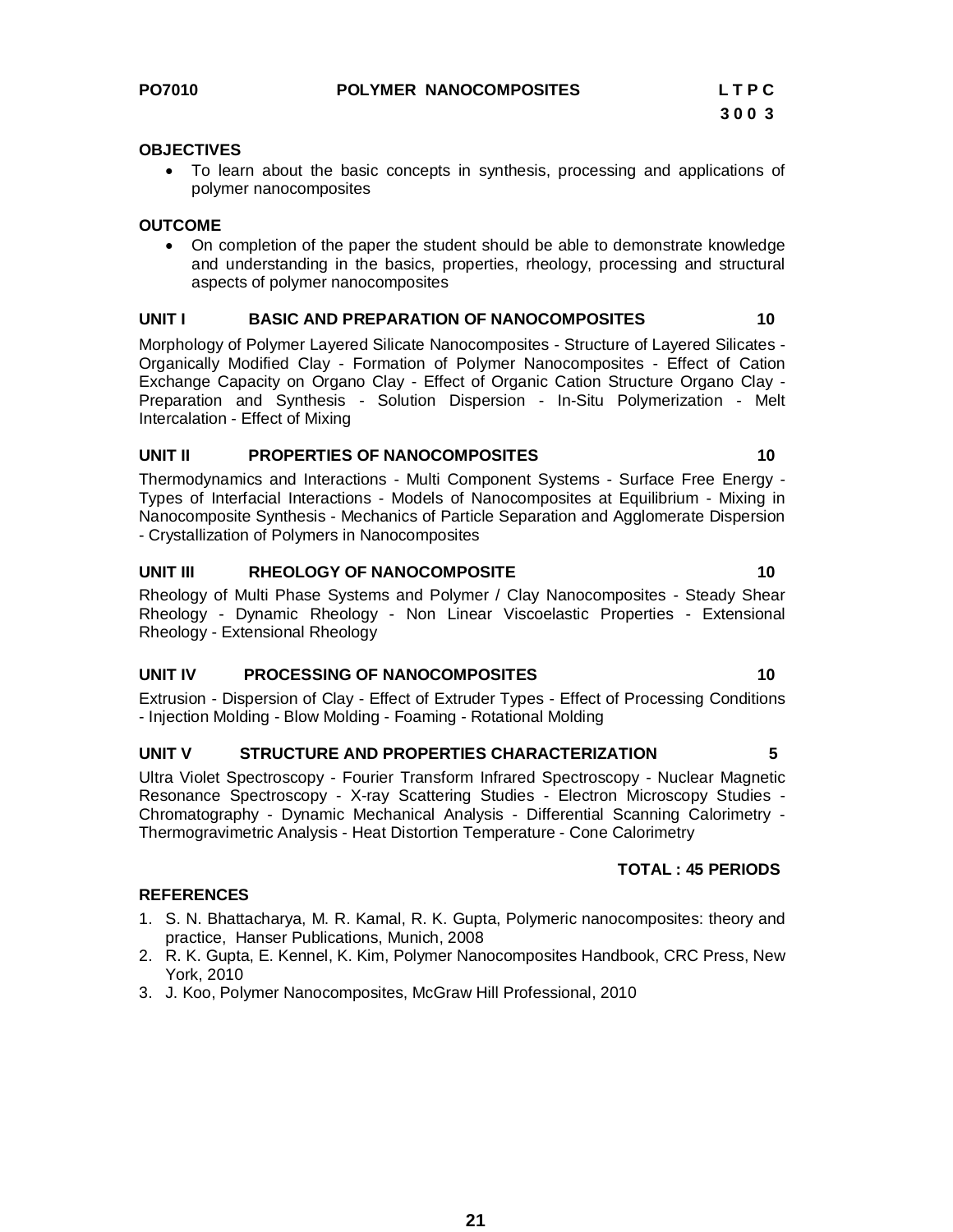- To acquire knowledge on synthetic biodegradable polymers and its applications.
- To gain knowledge on principles of biodegradation and disposal of municipal waste.
- To study about the biopolymers and their structures.

#### **OUTCOME**

- Will be concerned for environment by synthesizing synthetic biodegradable polymers.
- Will be able to methodically discuss importance of waste management.
- Will develop capacity to comprehend biopolymers and their application.

### **UNIT I SYNTHETIC BIODEGRADABLE POLYMERS 11**

Biodegradable polymers - poly $\varepsilon$ -caprolactone- modified poly  $\varepsilon$ -caprolactone copolymer with ester, amide and urethane linkages, polyglycolate, polymandelic acid. Copolymer of 1,4 butanediol with adipic acid and sebacic acid, polyalkylene tartrate cellulose block copolymers -biodegradable polyamides –copolymers of  $\alpha$ - amino acid (glycine, serine),  $\varepsilon$ aminocaproic acid. Benzyl substituted urethane – polyester urea – polyamide urethane synthesis and properties.  $\gamma$  -polyglutamic acid, bacterial polyesters. Applications – agriculture, medicine, packaging.

#### **UNIT II PRINCIPLES OF BIODEGRADATION 9**

Biodegradation -introduction – modes of biological degradation –enzymatic degradation of biopolymers (poly saccharides, proteins, nucleic acids) and synthetic polymers - microbial degradation of synthetic polymers.

#### **UNIT III DISPOSAL OF MUNICIPAL WASTE 8**

Disposal of solid municipal waste by biodegradation – composting (bioreactors) deposition in landfills – microbial decomposition processes in anaerobic rubbish dumps. Ideal bioreactors – stirred tank reactor – Batch and continuous operations – Fed - Batch operation - plug flow reactor.

#### **UNIT IV BIOPOLYMERS 8**

Biopolymers - introduction – functions – cotton, wool, paper, rubber, collagen hyaluroranmelanin for UV protection –Applications.

### **UNIT V STRUCTURE OF BIOPOLYMERS 8**

Proteins, nucleic acids and polysaccharides – the macromolecular structure and biological functions of polymers- primary, secondary, tertiary and quaternary structure of polymers – structure maintenance and transmission of the biological information- structure and enzymatic activity – mechano structural function of biopolymers- viruses and phages – living macromolecules.

#### **REFERENCES**

- 1. J.Guillet, Polymers and Ecological problems, Plenum Press, New York, 1973.
- 2. W.Schnabel, Polymer Degradation Principles and Practical Applications, Hanser International, 1982.
- 3. L.L.Hench, E.C. Ethridge, Biomaterials An Interfacial Approach, Biophysics and Biotechnology Series, Vol 4, Academic Press, New York, 1982.
- 4. Jens Nielsen, John Villadsen and Gunnar liden, Bioreaction Engineering Principles, 3<sup>rd</sup>ed, Springer. 2011.
- 5. Charles Gebelein, Biotechnological Polymers: Medical, pharmaceutical and industrial applications, CRC press,1993

 **TOTAL : 45 PERIODS**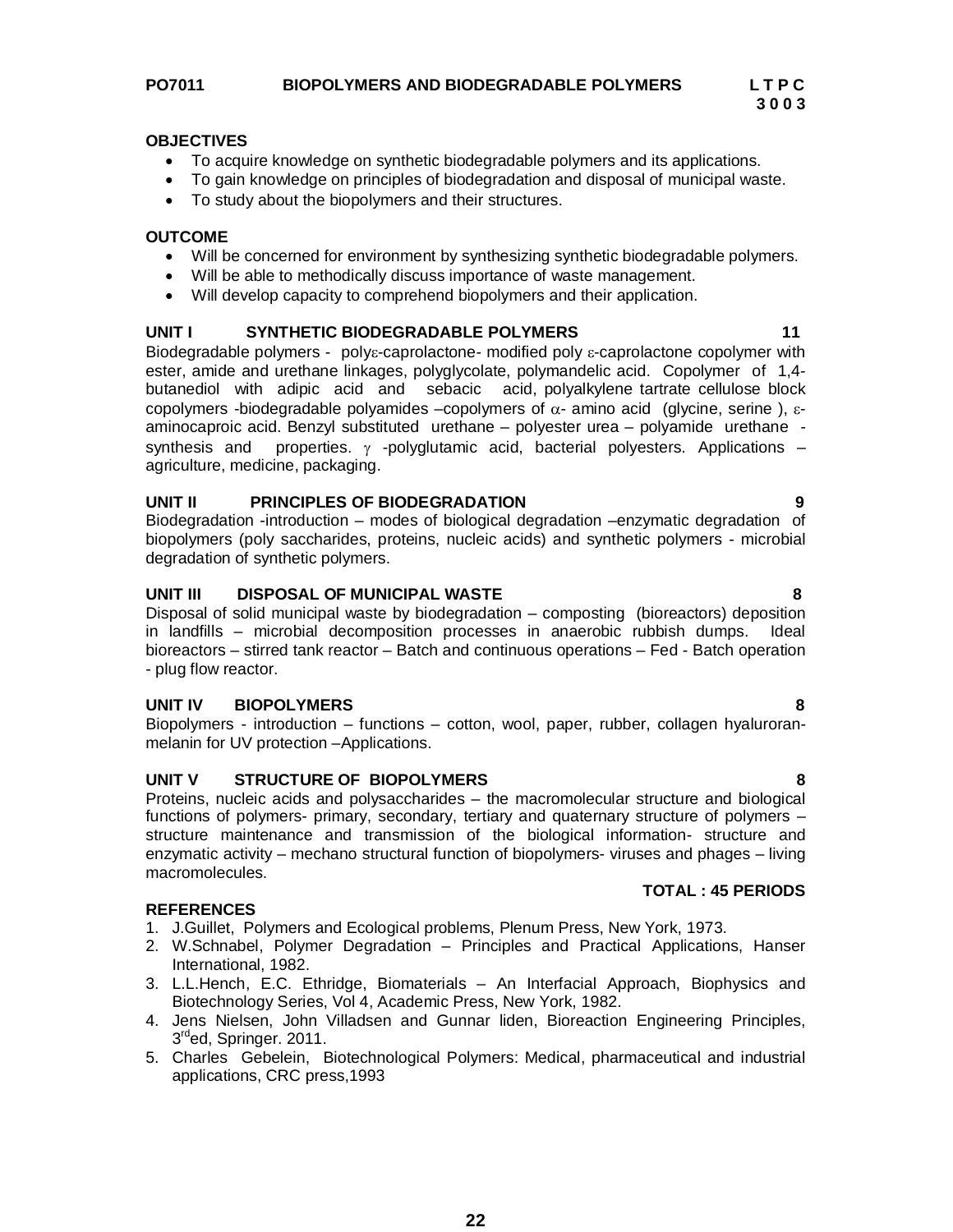To learn about the synthesis, properties and applications of specialty polymers

## **OUTCOME**

 Understanding of the synthesis, manufacture, properties and special applications of silicones, high performance polymers, dendrimers and template polymerization will be the outcome after studying this paper

## **UNIT I SILICONE POLYMERS 9**

Synthesis and Manufacture - Chlorosilanes - Silsesquioxanes - Hydrogen Silsesquioxanes - Alkoxy Siloxanes - Epoxy modified Siloxanes - Silaferrocenophanes - Chemical Modifications - Curing by Condensation - Condensation Crosslinking - Peroxides - Hydrosilylation Crosslinking - Silicone Rubber - Properties - Thermal - Electrical - Surface Tension - Antioxidants - Gas Permeability - Weathering - Applications and Uses

## **UNIT II TEMPLATE POLYMERIZATION 9**

Mechanism of Template Polymerization - Template Polycondensation - Chain Template Polymerization - Template Copolymerization - Polyacids, Polyimines, Polyamines, Poly(ethylene oxide), Poly(vinyl pyrrolidone), Poly(methyl methacrylate), Poly(vinylopyridines) as Templates - Ring Opening Template Copolymerization - Radical Template Copolymerization

## **UNIT III HIGH PERFORMANCE POLYMERS - I 9**

Carbazole Polymers - N-Vinylcarbazole - Polymerization and Fabrication - Properties and Applications - Poly(p-xylylene)s - Monomers - Polymerization and Fabrication - Properties and Applications - Poly(arylene vinylene)s - Monomers - Polymerization and Fabrication - Properties and Applications

## **UNIT IV HIGH PERFORMANCE POLYMERS - II 9**

Poly(arylene ether nitrile)s - Halogenated Benzonitriles - Aromatic Hydroxy Compounds - Polymerization and Fabrication - Electrophilic and Nucleophilic Route - Properties and Applications - Triazole Polymers - Polymerization and Fabrication - Properties and Applications - Poly(oxadiazole)s - Monomers - Polycondensation - Anionic Polymerization - Sulfonation - Properties and Applications

## **UNIT V DENDRIMERS 9**

Dendritic Branching Concepts - Historical Overview - Dendritic Polymers - Random Hyperbranched Polymers - Dendrigraft (Arborescent) Polymers - Synthesis - Divergent and Convergent Methods - Dendrimer Features - Dendrimer Shape Changes - De Gennes Dense Packing - Comparison of Traditional and Dendritic Polymer Properties - Monodispersity - Unimolecular Container/Scaffolding Properties - Amplification of Terminal Surface Groups - Persistent Nanoscale Dimensions and Shapes – Megamers

## **TOTAL : 45 PERIODS**

- 1. J. K. Fink, Reactive Polymers Fundamentals and Applications, William Andrew Publishing, New York, 2005
- 2. S. Polowinski, Template Polymerization, ChemTec Publishing, Canada, 1997
- 3. J. K. Fink, High Performance Polymers, William Andrew Publishing, New York, 2008
- 4. J. M. J. Frechet, D. A. Tomalia, Editors, Dendrimers and Other Dendritic Polymers, John Wiley and Sons Ltd., UK, 2001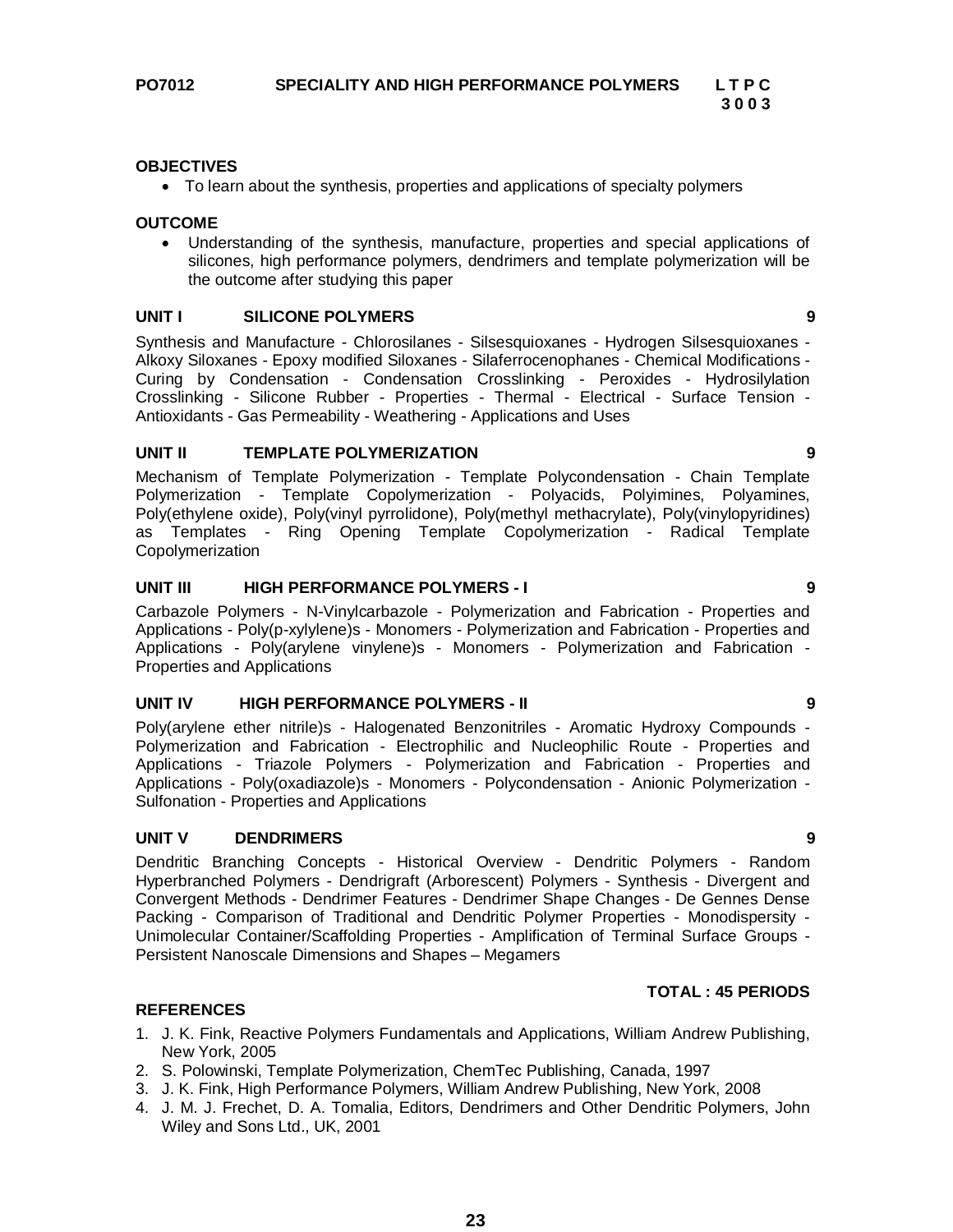• To learn about die and mold parts and their design

#### **OUTCOME**

 Understanding the basic principle of product design, classification of the dies and selection of suitable materials for dies will be the outcome

#### **UNIT I** PRODUCT DESIGN **1999**

Orthographic Projection - Projection of Solids - Vertical and Horizontal Surfaces - Inclined Surfaces - Curved Surfaces - Sectional Views and Assembly Drawing - Basic Principles - Shrinkage - Flash Lines - Undercuts - Suggested Wall Thickness - Draft - Tolerance - Moulded Holes - Threads -Radius - Moulded Hinges - Integral Hinge - Snap Fits - Product Design Thumb Rules - Case Studies and Product Design

#### **UNIT II SCREW DESIGN 9**

Extrusion Die Design - Construction Features of an Extruder - Process - Characteristics of Polymer Melt - Die Geometry - Die Head Pressure - Characteristics of Land Length to Profile Thickness - Extrudate Die Swell - Die Materials - Classification of Dies - Dies for Solid Section - Dies for Hollow Profiles - Blown Film Dies - Flat Film Dies - Parison Dies - Wire and Cable Coating Dies - Spiral Mandrel Die - Fish Tail Die - Adjustable Core Die

#### **UNIT III MOULD DESIGN 9**

Parting Line - Construction of Core and Cavity - Types of Gate - Types of Ejection - Mould Temperature Control - Cooling - Mould Alignment Mould Anciliary Parts - Types of Moulds - Two Plate - Three Plate - Split Moulds - Machine Selection - Principles of Shrinkage Allowances - Materials for Mould Parts - Life of Mould - Mould Maintenance - Case Studies on Mould Design -Injection Moulds for Threaded Components - Automatic Unscrewing - Various Unscrewing Methods

#### **UNIT IV MOULD MAKING 9**

Mold Making - Introduction of Mold Parts - Mechanism of Metal Cutting - Types of Tools - Influence of Tool Angles - Cutting Fluids - Tool Materials Used Including Coated Tools - Studies of Various Machining Operations - Turning - Shaping - Planning - Drilling - Grinding (Surface, Cylindrical, Tool & Cutter, Rotary Grinding) - Milling (Horizontal / Copy Milling / Vertical / Ram / Tool Milling) - Die Sinking (Copy Milling) - Pentograph - Profile Grinding - Electrical Discharge Machining - Characteristics - Physical Processes - Special Technological Features - Types of EDM - Design Consideration and Functions and Technological Planning - Applications of Wire Cut EDM in Mold Making

#### **UNIT V ELECTROFORMING FOR MOLD MANUFACTURING 9**

Materials for Electroforming - Design and Materials for Models - Machining for Electroformed Blanks - Mold Cavities - Economy and Service Life - Hobbing Process for Mold Making - Advantages - Elements of Hobbing - Materials Used for Cavity - Lubrication - Depth of Hobbing - Hobbing Presses - Operations - Polishing Technology in Mold Making - Definition of Surface Roughness - Basis of Polishing Technology - Types of Polishing Tools - Methods of Polishing - Surface Texturing - Process Description - Patterns and Mold Shapes - Mold Preparation - Limitations of Chemical Texturing

#### **REFERENCES:**

- 1. R.G.W. Pye, Injection Mould Design for Thermoplastics, Published for The Plastics Institute [by] Iliffe, 1968
- 2. J. B. Dym, Injection Molds and Molding: A Practical Manual, 1987
- 3. H. Gastrow, Injection Moulds 102 Proven Design, Hanser, 1983
- 4. G. Mennig, K. Stoeckert Klus Stokhert, Editors, Mold making handbook, Hanser Publications, New York,1998

**TOTAL : 45 PERIODS**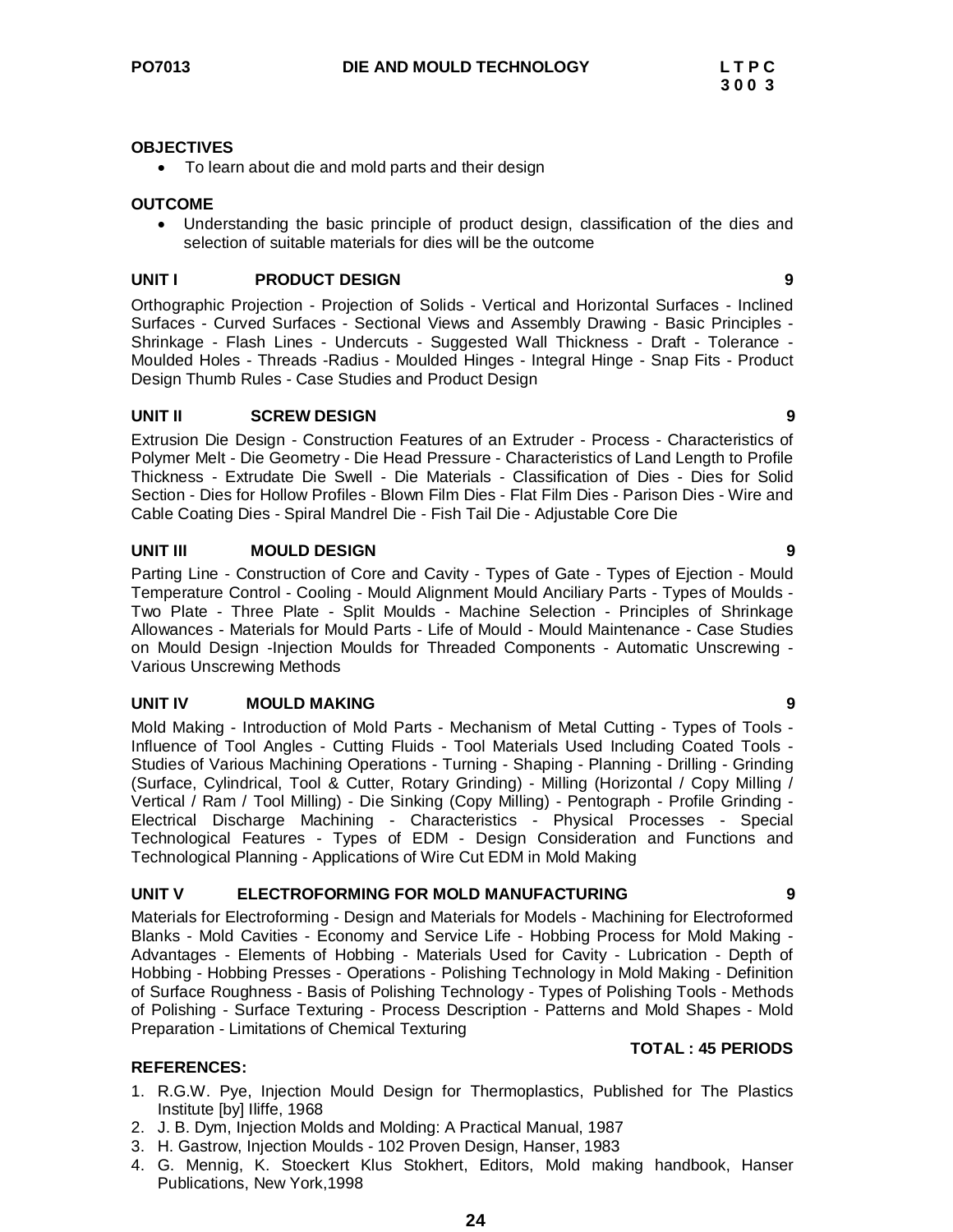# **3 0 0 3**

#### **OBJECTIVES:**

To learn about the polymer miscibility and polymer interaction in various types of polymer blends and alloys

#### **OUTCOME:**

On completion of the paper the student should be able to demonstrate knowledge and understanding in the blends of various polymers, its solubility parameter, compatibility and phase separation

#### **UNIT I INTRODUCTION 9**

Definition for Blends - Alloys and Copolymers - Reason for Blending - Classification of Polymer Blends - Methods of Blending - Selection Criteria of Blending - Design of Polymer Blends - Polymer Miscibility **-** Introduction - Miscible Blends and Immiscible Blends - Difference Between Miscible and Immiscible Blends - Properties of Miscible and Immiscible Blends - Phase Equilibria Calculation - Huggins - Flory Theory

#### **UNIT II DETERMINATION OF POLYMER/POLYMER MISCIBILITY 9**

Phase Equilibria Methods - Measurement of Polymer/Polymer Interaction Parameter - Indirect Methods - Methods of Measurements - Refractive Index - Ultrasonic Velocity - Thermal and Optical Methods - Factors Affects on Miscibility of Polymer Blends - Compatibility - Solubility Parameter - Interaction Parameter - Composition - Molecular Weight - Transition Temperature

#### **UNIT III THERMODYNAMICS, CRYSTALLIZATION AND MELTING OF POLYMER BLENDS**

Introduction - Thermodynamic Principles - Thermodynamics of a Single Component Systems - Polymeric Liquid Mixtures - Theory of Liquid Mixtures - Phase Separation - Methods of Measurements - Crystallization, Morphological and Melting Behavior of Miscible and Immiscible Polymer Blends

#### **UNIT IV COMPATIBILIZED BLENDS AND METHODS OF TOUGHENING 9**

Introduction - Types and Role of Compatibilizer - Compatibilization Methods - Mechanism and Properties of Compatibilized Blends - Mechanism and Theory of Toughing - Toughening of Thermoplastics and Thermosets - Thermoplastic Elastomers - Introduction - Properties and Uses with Examples

#### **UNIT V RHEOLOGY AND APPLICATIONS OF POLYMER BLENDS AND ALLOYS 9**

Introduction - Rheological Models for Miscible and Immiscible Blends - Rheology of Miscible and Immiscible Blends - Applications - Automotive - Electrical and Electronics - Medical - Building and Construction - Business Machines and Communications – Packaging

#### **TOTAL : 45 PERIODS**

#### **REFERENCES**

- 1. L. A. Utracki, Polymer blends and alloys, Hanser Publishers, New York, 1979
- 2. L. M. Robeson, Polymer blends Hanser publications, USA, 2007
- 3. M. J. Folkes, P. S. Hope, Polymer blends and alloys, Springer, London, 2012
- 4. L. A. Utracki, Polymer Blends Hand book, Kluwer academic publichers, UK, 2002

**9**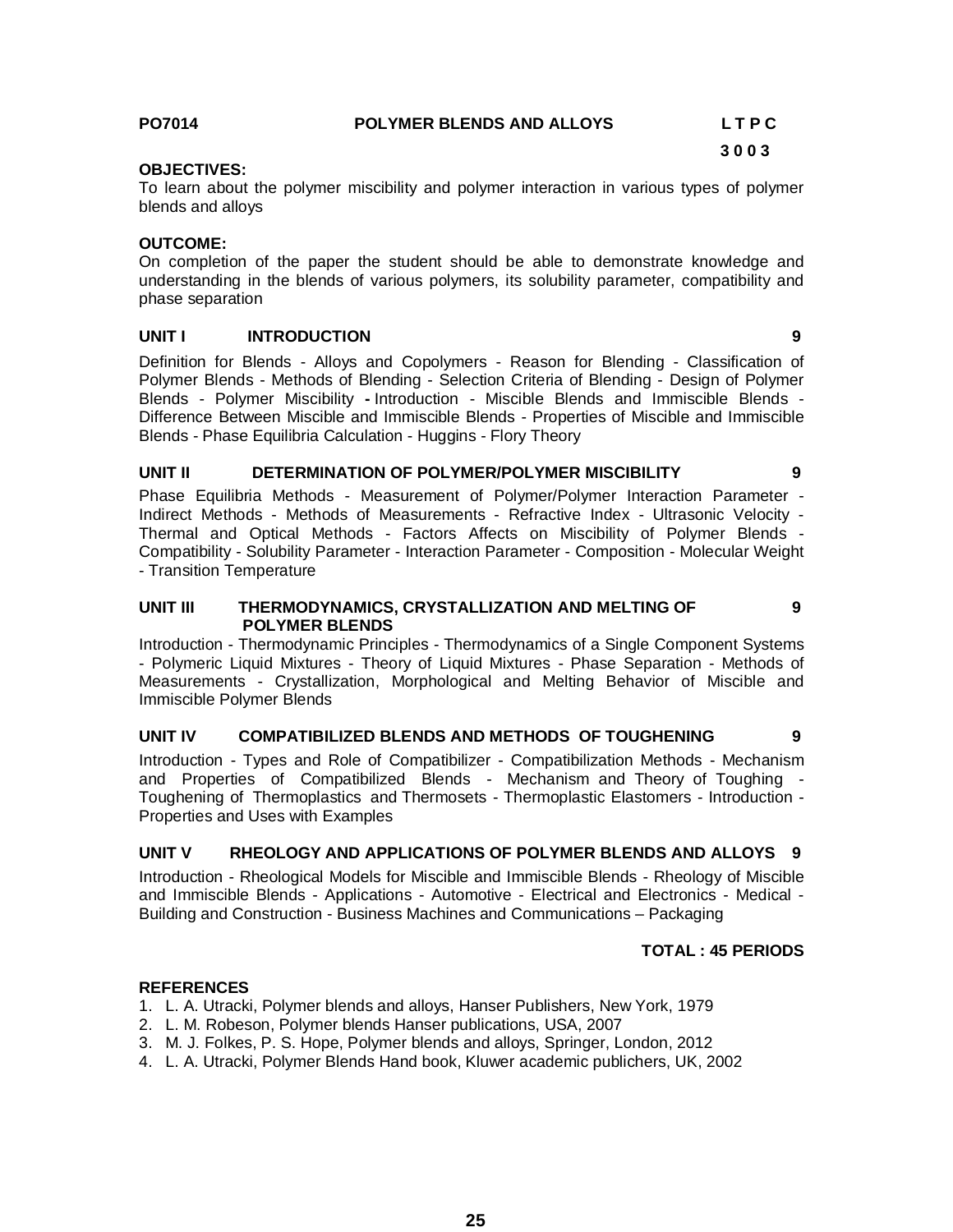- To impart knowledge on Computer graphics fundamentals and Interactive computer programming.
- The students should be conversant with Computer animation and Mechanical assembly.
- To introduce Proto typing, process planning and CAD CAM integration**.**

#### **OUTCOME**

- Will be able to appreciate incorporation of computers in chemistry.
- Will be able to use computers as a tool in solving chemistry related problems.
- Will be able to create programs for direct use in problem solving.

#### **UNIT I** COMPUTER GRAPHICS FUNDAMENTALS 10

Graphic primitives – transformations – graphic standards – representation of curves – surface and solid modeling.

#### UNIT II INTERACTIVE COMPUTER PROGRAMMING **10**

Requirements of interactive programming – types of interactive programming- objective oriented programming – development of interactive programme in languages like Auto LISP etc. – applications.

#### **UNIT III COMPUTER ANIMATION 10**

Conventional animation – computer animation – animation requirements – animation types – animation techniques – design application

#### **UNIT IV MECHANICAL ASSEMBLY 5**

Assembly modeling – mating conditions – representation schemes – assembling sequences – assembly analysis.

#### **UNIT V PROTOTYPING, PROCESS PLANNING AND CAD CAM INTEGRATION 10**

Basics of prototyping - principles and planning –basics of process planning and CAD CAM integration.

#### **TOTAL : 45 PERIODS**

#### **REFERENCES**

- 1. Donald Hearn and M. Pauline Baker, Computer Graphics, Prentice Hall, Inc.1997.
- 2. Ibrahim Zeid, CAD / CAM Theory and Practice, McGraw Hill, International Edition, 1998.
- 3. Mikell, P. Grooves and Emory W.Zimmers Jr., CAD / CAM Computer Aided Design and Manufacturing, Prentice Hall Inc., 1995.

#### **PO7016 REACTION ENGINEERING L T P C**

**3 0 0 3**

#### **OBJECTIVES**

- To train students in reaction kinetics and evaluation of reaction rate and reactors.
- To make the student conversant with the heat effects in reactors and reactor stability.
- To familiarize chemical equilibria and equilibrium constant to students.

#### **OUTCOME**

- Will understand reaction kinetics.
- Will be able to comprehend heat effects in reactors and reactor stability.
- Will be aware of different reactors.
- Can grasp the idea of chemical equilibria and equilibrium constant.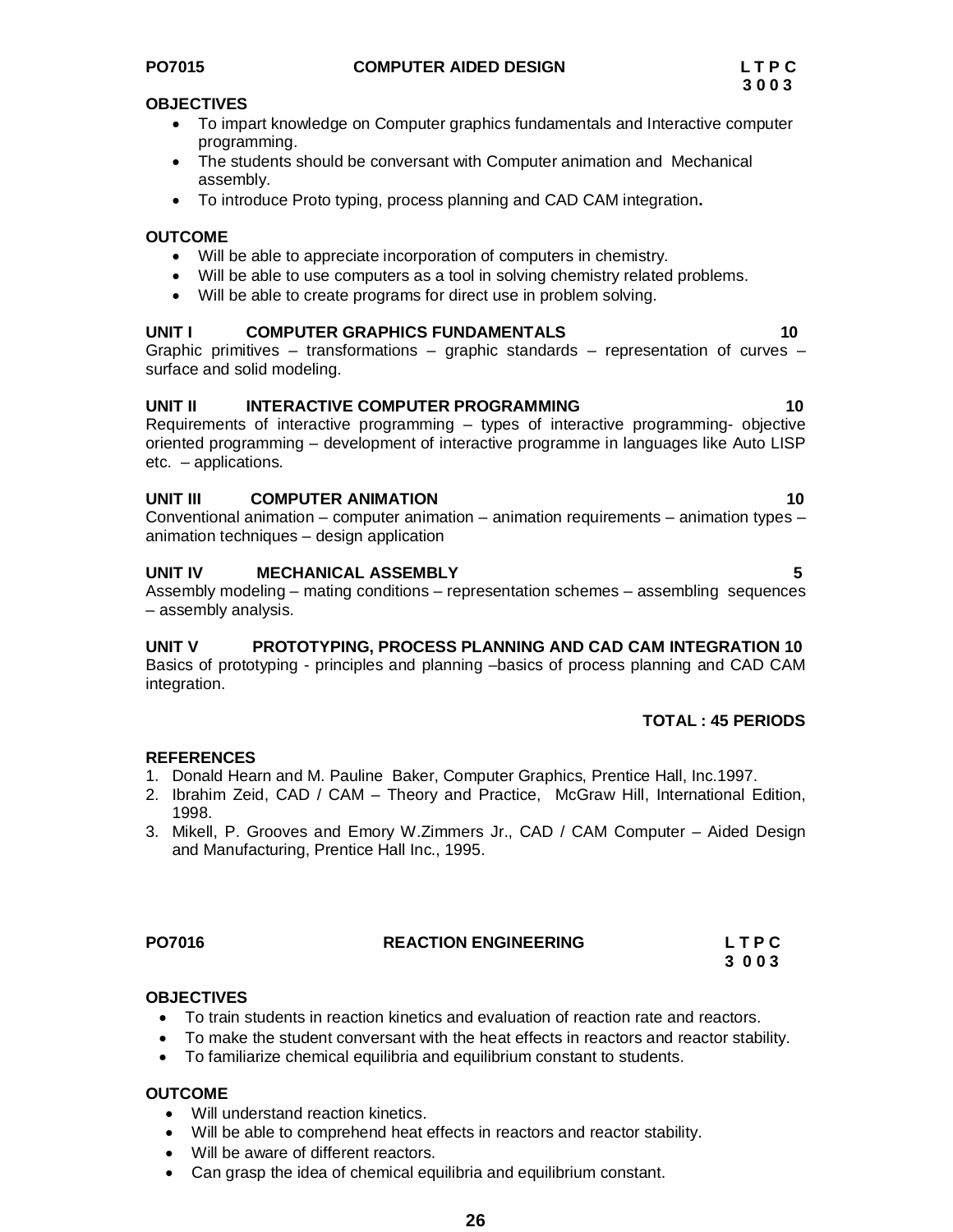#### **UNIT I REACTION KINETICS AND EVALUATION OF REACTION RATE 12** Reaction kinetics – rate equation – elementary, non-elementary reactions – mechanism – temperature dependence of reaction rates – analysis of experimental reactor data – evaluation of reaction rate – integral and differential analysis for constant and variable volume system.

### **UNIT II REACTORS 12**

Ideal reactors – homogeneous reaction systems – batch, stirred tank and tubular flow reactor – design for multiple reactions – choice, yield, conversion, selectivity, reactivity – consecutive, parallel and mixed reactions.

#### **UNIT III HEAT EFFECTS IN REACTORS 12**

Heat effects in reactors – isothermal and non-isothermal homogeneous systems adiabatic reactors – rates of heat exchange for different reactors –design for constant rate heat input and constant heat transfer coefficient operation – batch and continuous reactors.

### **UNIT IV REACTOR STABILITY 4**

Reactor stability – criteria for stability of reactors, limit cycles and oscillating reactions

### **UNIT V CHEMICAL EQUILIBRIA AND EQUILIBRIUM CONSTANT 5**

Reaction equilibria – equilibrium in chemically reactive system – evaluation of equilibrium constant – effects of temperature on equilibrium – equilibrium composition evaluation.

#### **REFERENCES**

- 1. Octave Levenspiel, Chemical Reaction Engineering (3rd Edition), , John Wiley & Sons, 1998
- 2. J. M. Smith, Chemical Engineering Kinetics, McGraw Hill Inc.,3<sup>rd</sup> edition, New Delhi, 1981
- 3. Nauman E. Bruce, Chemical Reactor Design, John Wiley & Sons, New York, 1987.
- 4. H. Scott Fogler**, "**Elements of Chemical Reaction Engineering", (4th Edition) Prentice Hall,

#### **PO7017 PROCESS INSTRUMENTATION L T P C**

## **OBJECTIVES**

- To learn abouttemperature measurement and pressure, level and flow measurement.
- To acquaint the student physical property measurement in and process chemical analyzer.
- To know the importance of Indicating and recording instruments.

#### **OUTCOME**

- Will have a basic understanding of the engineering concepts involved in the chemical industry.
- Knows the importance of in physical property measurement the industrial operations.
- Can associate the reactions that he has already learnt with the actual process in the industry

#### **UNIT I TEMPERATURE MEASUREMENT 9**

Differential expansion and fluid expansion types - resistance thermometers- thermoelectric pyrometers - radiation pyrometers - optical pyrometers- pyrometric cones- ultrasonic thin wire thermometer- location of temperature measuring devices in equipment.

### **UNIT II PRESSURE, LEVEL AND FLOW MEASUREMENT 9**

Liquid types and spring balanced type pressure measuring devices- manometer and sealed belt types of pressure measuring equipment- pressure transmitters - various types of level measuring equipment - volumetric, variable head meters for flow measurement- variable area meters - velocity and current meters- ultrasonic flow meters - mass meters.

#### **TOTAL : 45 PERIODS**

**3 0 0 3**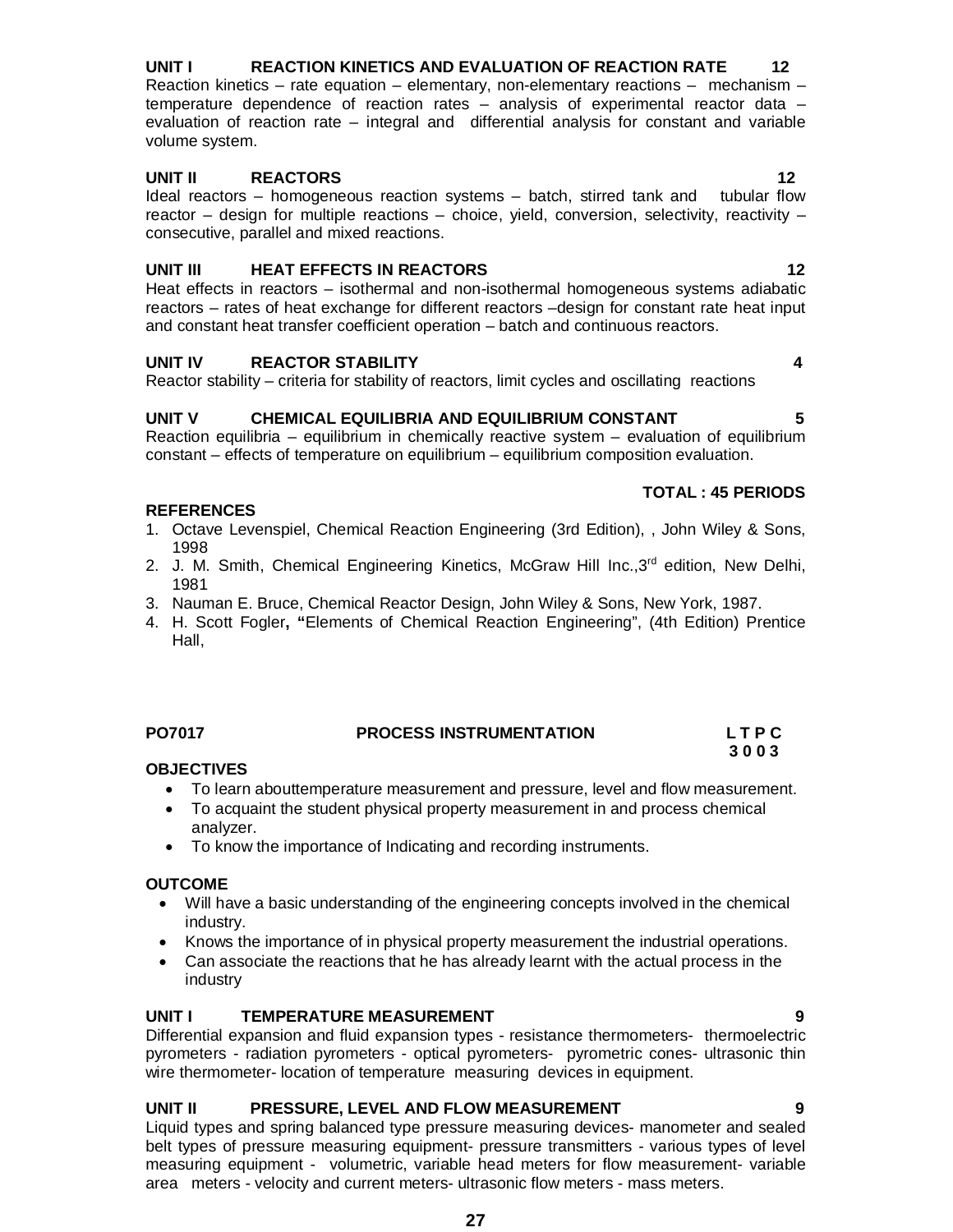### **UNIT III PHYSICAL PROPERTY MEASUREMENT 9**

Density and specific gravity - viscosity and consistency - refractive index analysers - boiling point and flash point analyzers - thermal conductivity measurement - moisture measurement.

#### **UNIT IV PROCESS CHEMICAL ANALYZER 9**

Chromatographic analyzers, infrared analyzers, ultraviolet and visible radiation analyzers, mass spectrometers, electro analytical instruments.

#### **UNIT V INDICATING AND RECORDING INSTRUMENTS 9**

Measurement to indicator transducers, analog and digital indicating and recording instruments, variables of importance to various industries and their measurement.

#### **TOTAL : 45 PERIODS**

- **REFERENCES**
- 1. Eckman, D.P. Industrial Instrumentation, CBS publishers 2004(Reprint).
- 2. Rebert, H. Perry –Chemical Engineering Hand Book, 8<sup>th</sup>Edn., McGraw Hill
- 3. Co.,Inc. New York, 2007.
- 4. A.E. Fribance Industrial Instrumentation Fundamentals, McGraw Hill Co.
- 5. New York, 1983.
- 6. William Dunn, Fundamentals of Industrial Instrumentation and Process Control, McGraw Hill Professional, 2005

### **PO7018 HEAT TRANSFER AND MOMENTUM TRANSFER PROCESS L T P C 3 0 0 3**

#### **OBJECTIVES**

- To acquire knowledge on momentum transport process and solution to equations of motion.
- To understand the basic concepts of heat transfer by conduction process and convective heat transfer process.
- To know the importance of mass transfer.

#### **OUTCOME**

- Will be aware of momentum transport process and solution to equations of motion..
- Will be able to methodically discuss heat transfer process.
- Will understand the importance of mass transfer.

#### **UNIT I MOMENTUM TRANSPORT PROCESS 40** 10

Momentum transport –fluid behavior – overall mass, energy and momentum balances – differential mass, energy and momentum balance-polymeric liquids.

#### **UNIT II SOLUTION TO EQUATIONS OF MOTION 9**

Solution to equations of motion - flow measurement - boundary layer flow – turbulent flow – dimensional analysis applied to momentum transport – design equation for incompressible fluid- flow through packed column–fluidization.

#### **UNIT III HEAT TRANSFER BY CONDUCTION PROCESS 8**

Heat transfer – steady state conduction – unsteady state conduction – numerical and graphical methods in analysis of heat conduction.

#### **UNIT IV CONVECTIVE HEAT TRANSFER PROCESS 8**

Convective heat transfer – heat transfer in laminar and turbulent flow- boiling and condensation – design equations for convective heat transfer – heat exchangers.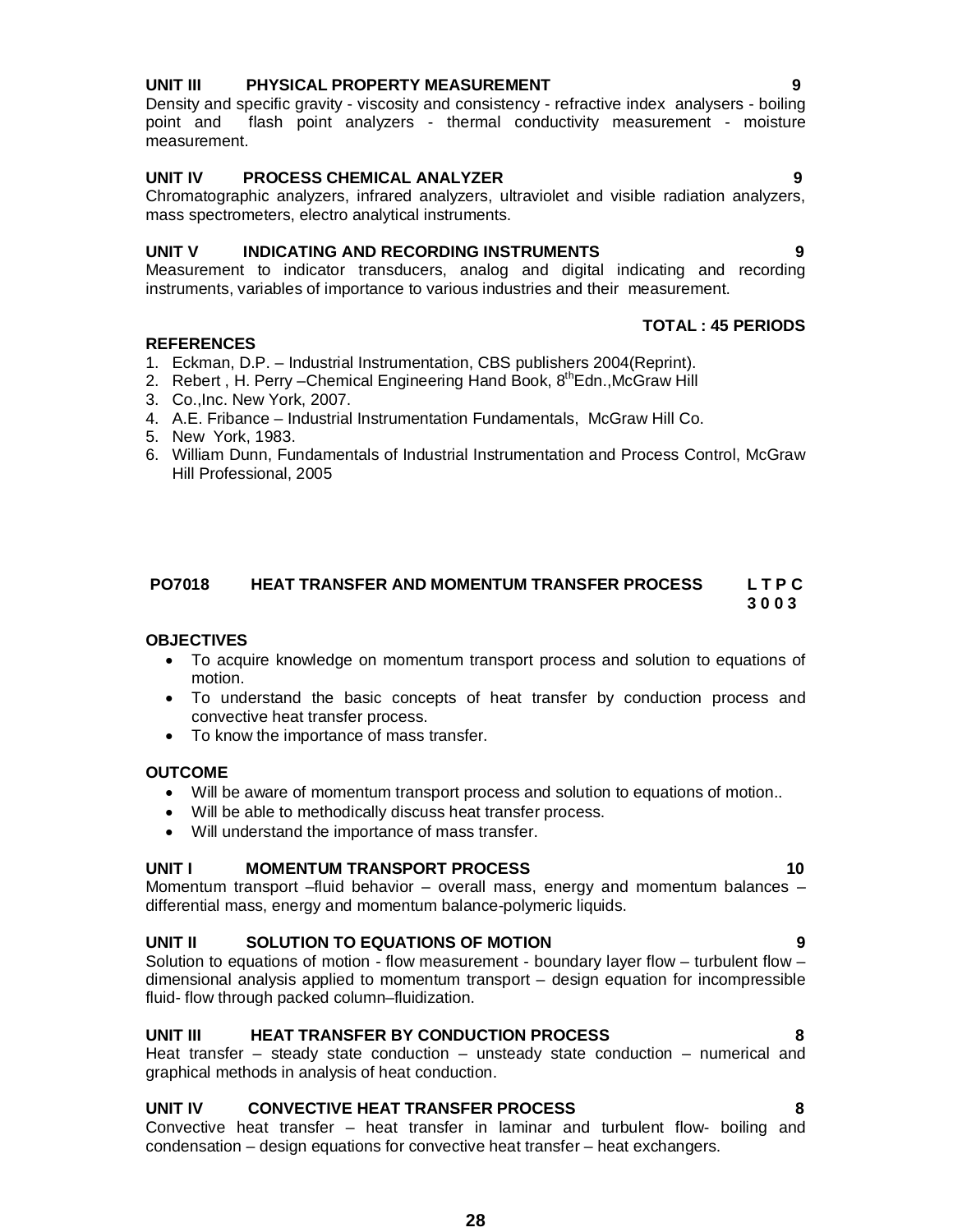### **UNIT V MASS TRANSFER 10** 10

Mass transfer – molecular diffusion – binary systems – convective mass transfer coefficients – mass transfer in laminar and turbulent flow –design equations for convective mass transfer – analysis between momentum, heat and mass transfer.

#### **TOTAL : 45 PERIODS**

 **3 0 0 3**

### **REFERENCES**

- 1. R. Byron Bird, Warren E. Stewart and Edwin N. Lightfoot, Transport Phenomena, (Second Edition) John Willey & Sons, 2006.
- 2. C.J.Geankoplis, Transport Processes and Unit Operation, (Third Edition) Prentice Hall, 1993.
- 3. J.R.Welty, C.E. Wicks, G. L. Rorrer and R.E.Wilson, Fundamentals of Momentum, Heat and Mass transfer, John – Wiley & Sons, New York, 2007.(Fifth Edition).
- 4. C.J. Geankoplis, Transport Processes Momentum, Heat and Mass( Allyn and
- 5. Bacon Inc), Boston, USA 1983.

**PO7019 INDUSTRIAL MANAGEMENT L T P C** 

#### **OBJECTIVES**

- To acquire knowledge on man power planning, motivation and productivity.
- To learn the Industrial relations, public policies, leadership and management in the trade union.
- To understand the basic concepts of dynamics of conflict and collaboration and also on Workers participation and management**.**

#### **OUTCOME**

- Will be able to manage industrial issues effectively.
- Will be concerned about labour laws and policies.

#### **UNIT I MAN POWER PLANNING 12**

Need – objectives – planning for future – manpower planning process- projecting manpower supply and demand at organizational level – developing manpower strategy - recruitment selection and induction – process of recruitment – selection tests – placement induction – orientation – training and development – training – management development – retraining – evaluation of training programme.

#### **UNIT II MOTIVATION AND PRODUCTIVITY 12**

Issues in managing people – Maslow's need hierarchy – social needs and productivity – hygiene and motivators – motivational climate – demotivation – cases – performance appraisal – job performance and performance measurement – validity and reliability – methods – problems in Indian context – career planning – responsibility – process of career planning and development – advantages and limitations.

#### **UNIT III UNION MANAGEMENT PERSPECTIVE 7**

Approaches to industrial relations – public policies – major events in international issues – perspectives for India – trade with development and functions – growth of trade unions – development – functions – structure – leadership and management in the trade union.

### **UNIT IV DYNAMICS OF CONFLICT AND COLLABORATION 7**

Process of conflict – types of conflict – interpersonal conflict – managing inter group relations and conflict – industrial conflict resolution – consultation-collective bargaining – types of bargaining – new collective bargaining –negotiation skills – trends in collective bargaining.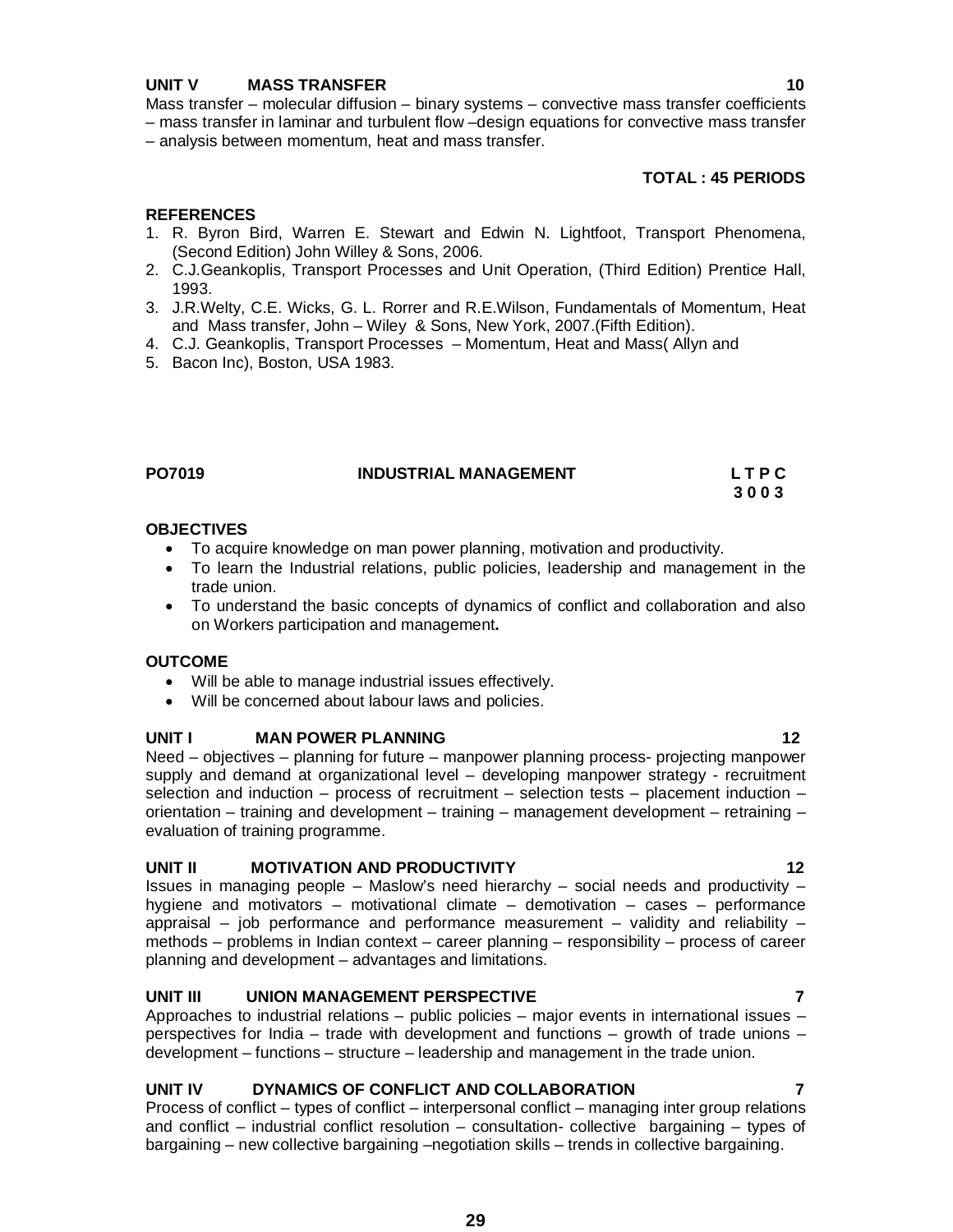#### **UNIT V WORKERS PARTICIPATION AND MANAGEMENT 7**

Concept, strategies and practices –models in workers participation management – design and dynamics of anticipative forms – case studies– case study analysis – synthesis

#### **TOTAL : 45 PERIODS**

#### **REFERENCES**

- 1. C.B. Memoria, Personnel Management, Himalaya Publishing Co., Bombay, 1985.
- 2. Robbins, The Management of Human Resource, Prentics, Hall, New Jersey, 1982
- 3. C.B. Memoria and S.Memoria, Dynamics of Industrial Relations in India, Himalaya Publishing co., Bombay, 1985
- 4. H.C. Lucas Jr., Information System Concepts for Management, McGraw Hill, Kogakusha, 1978.

| PO7020 | <b>TOTAL QUALITY MANAGEMENT</b> | LTPC |
|--------|---------------------------------|------|
|        |                                 | 3003 |

#### **OBJECTIVES**

- To impart knowledge on the theory of quality control**,** quality capability study.
- To introduce knowledge on quality assurance and acceptance, sampling plans and tables.
- To acquaint the students about quality engineering, reliability and maintainability in enterprises management.

#### **OUTCOME**

- Will develop management skills.
- Will build up concern for quality and its maintenance.

**UNIT I 9** Introduction to quality control theory - elements of quality, fundamentals of statistics and probability in quality control –measures of central tendency on-normal distribution – significance tests – difference between means. binomial, Poisson distributions – Thorndike chart – hyper geometric distribution.

**UNIT II 9** Control of process quality – principles of control – quality capability analysis – quality capability study – average range method for determining process capability – control of variable quality – characteristics – theory of control charts –control limits- types of control charts – control chart for variables  $-X$  and R control charts – control charts for attributes – P. Chart, C. Charts.

#### **UNIT III 9**

Quality assurance and acceptance – acceptance sampling-operating characteristics curve – development of single sampling plan, concept of AQL, LTPD producers and consumers risk – average outgoing quality (AOQ ) curve. Other acceptance sampling plans – sampling tables.

#### **UNIT IV 9**

Quality engineering – planning for quality and reliability – quality standards – specification of inspection methods, setting of standard quality levels – introduction to ISO-9000 –design of quality experiments using statistics –analysis of variance.

**UNIT V 9** Reliability and maintainability – definition of reliability, factors affecting reliability – MTTF – MTBF – evaluation of reliability, quality management – organising for quality – economy of quality- techniques of ABC analysis- quality management education – zero defects concept – quality circles concept- applying total quality management in enterprises.

**30**